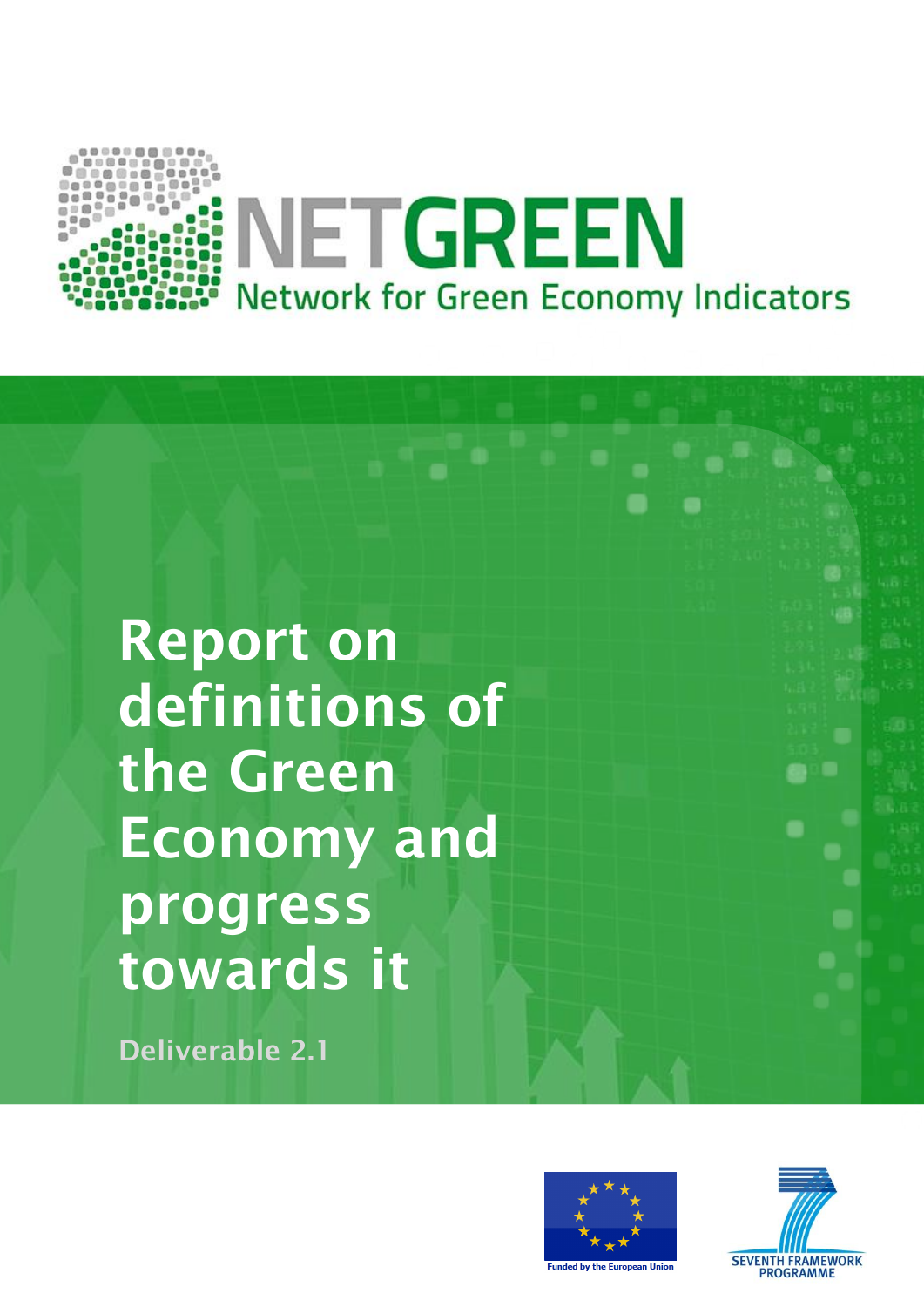#### **AUTHORS**

Karen Jeffrey, NEF Charles Seaford, NEF

#### With contributions from:

Saamah Abdallah, NEF Pedro Beça, Center for Environmental and Sustainability Research Emily Benson, Green Economy Coalition Floor Brouwer, LEI Wageningen UR Inês Cosme, Center for Environmental and Sustainability Research Lucas Porsch, Ecologic Institute Vasileios Rizos, Centre for European Policy Studies René Verburg, LEI Wageningen UR

Special thanks to:

The interviewees and workshop participants who gave their time to contribute to this research.

Project coordination and editing provided by Ecologic Institute.

#### Manuscript completed in May, 2014

| Document title         | Report on definitions of the Green Economy and progress towards<br>it: Deliverable 2.1 |
|------------------------|----------------------------------------------------------------------------------------|
| <b>Work Package</b>    | WP2                                                                                    |
| <b>Document Type</b>   | Deliverable                                                                            |
| Date                   | 9 May 2014                                                                             |
| <b>Document Status</b> | Final version                                                                          |

#### **ACKNOWLEDGEMENT & DISCLAIMER**

The research leading to these results has received funding from the European Union FP7 ENV.2013.6.5-1: Network for green growth indicators under the grant agreement n° 308680.

Neither the European Commission nor any person acting on behalf of the Commission is responsible for the use which might be made of the following information. The views expressed in this publication are the sole responsibility of the author and do not necessarily reflect the views of the European Commission.

Reproduction and translation for non-commercial purposes are authorized, provided the source is acknowledged and the publisher is given prior notice and sent a copy.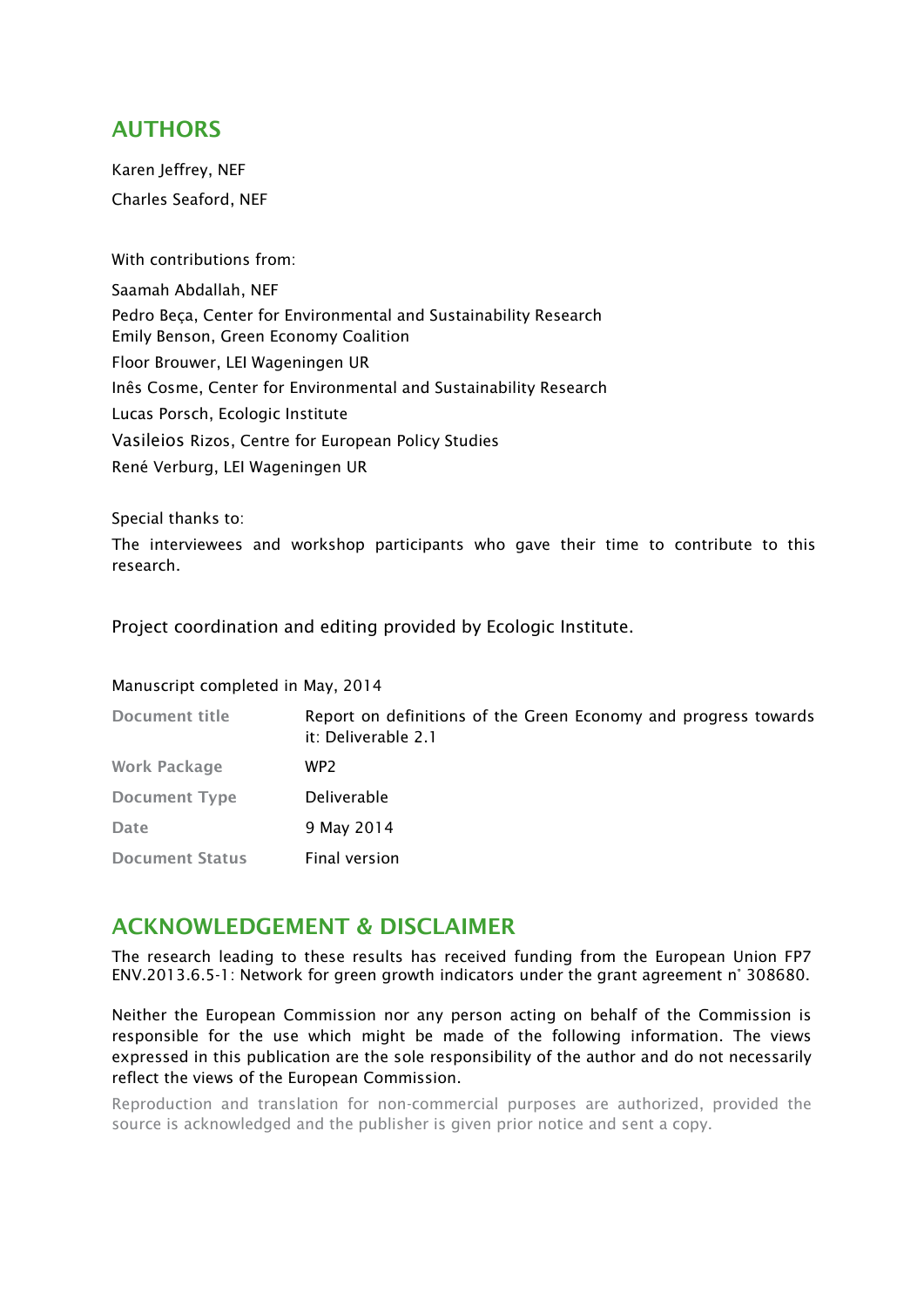# **Table of Contents**

<span id="page-2-0"></span>

| <b>Introduction</b>                                                               | 4  |
|-----------------------------------------------------------------------------------|----|
| 1:: Environmental limits                                                          | 6  |
| 2: Entry points: different objectives for a green economy                         | 8  |
| 3 :: Strategic approach: technological versus socio-economic change               | 10 |
| View 3.1: Technological innovation will play the key role                         | 11 |
| View 3.2: Socio-economic change which limits natural resource-use will play a key |    |
| role 13                                                                           |    |
| View 3.3 Technological and socio-economic change is unlikely, until we experience |    |
| significant shocks or disasters                                                   | 15 |
| 4 :: Interventions                                                                | 15 |
| View 4.1: Incentives and regulation can work                                      | 16 |
| View 4.2: Structural change is preferable                                         | 18 |
| 5 :: Political acceptance                                                         | 19 |
| View 5.1: Transitioning to the green economy does not imply trade-offs            | 20 |
| View 5.2: Transitioning to the green economy implies trade-offs, which must be    |    |
| managed                                                                           | 21 |
| <b>End notes</b>                                                                  | 25 |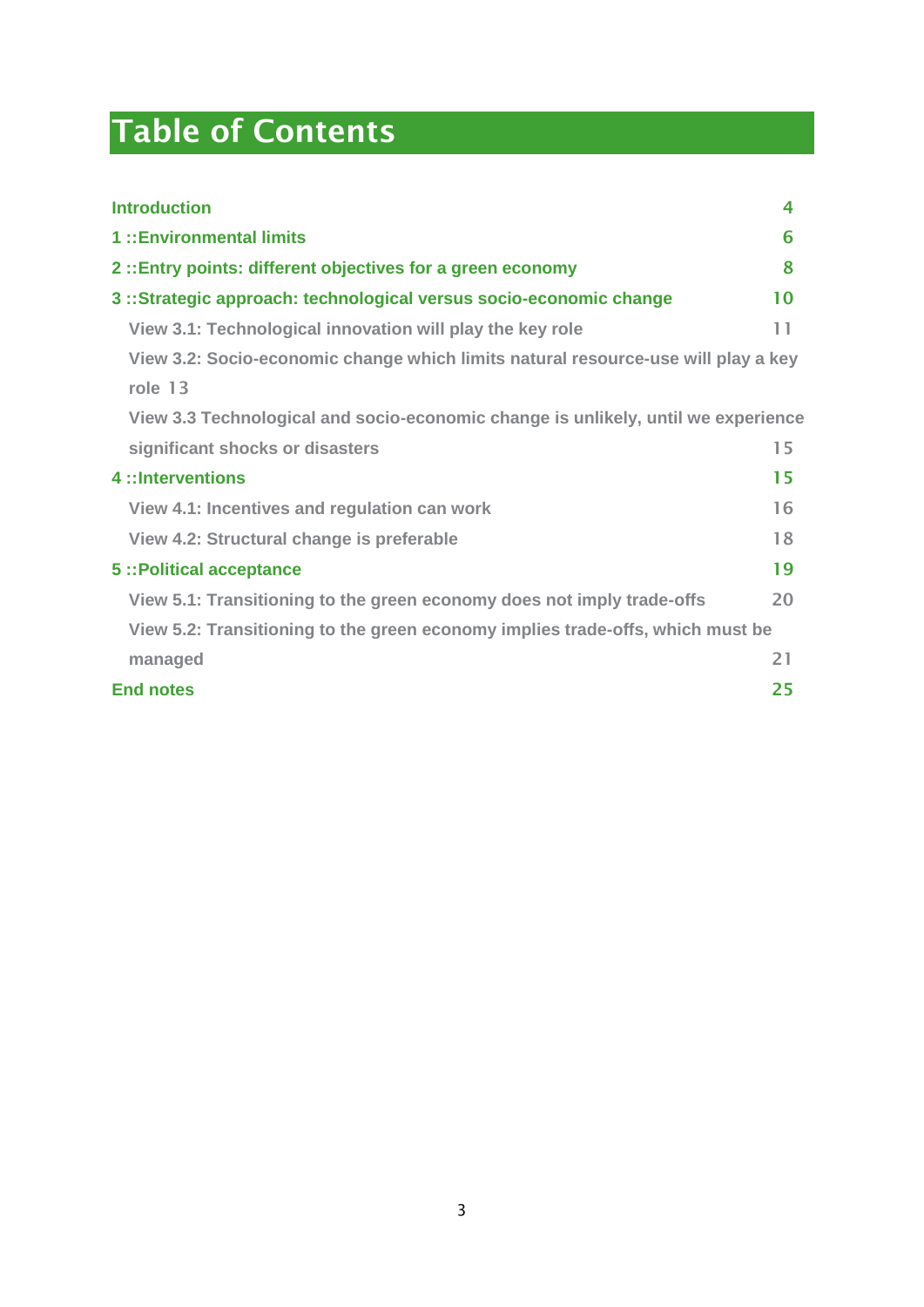## **Introduction**

This paper has been written as a contribution to the FP7 project, Network for Green Growth Indicators (NETGREEN). The aim of the project is to accelerate the transition to a green economy by creating an open-access, searchable, web-based database that enables those working in the field to quickly identify and compare indicators that can be used to measure progress towards their vision of a green economy. The project will bring together and structure the existing fragmented body of work on indicators, creating indicator sets that are accessible via the database. These sets of indicators can then be used to measure progress towards the green economy according to different visions of the pathways that need to be taken.

The purpose of this paper is to provide a framework to help identify which indicators should be included in the NETGREEN database, and to help inform the structure of the database. It is based on a literature review of 92 reports on the green economy, interviews with 55 experts from the field," and discussion of our early findings with 39<sup>ii</sup> experts at a seminar held in London in March 2014.

One difficulty of this task is that the definition of "green economy" and views on how it will be achieved are highly contested; as the European Environment Agency puts it "the term 'green economy' is not consistently defined, as it is still an emerging concept",<sup>1</sup> although UNEP's<sup>2</sup> definition<sup> $iv$ </sup> is perhaps the best known and most widely accepted. However, during our research we have found that, according to all definitions, a green economy is one that is environmentally sustainable in the broadest sense; that is, an economy that operates without infringing environmental limits. Because our aim is to be inclusive, we are using this as *our* definition<sup>y</sup> and in Section 1 we report on the debate as to how to define environmental limits.

Beyond this, however, there is disagreement on what a green economy is and on how to achieve it, reflecting both different objectives and different perspectives on what is possible.

-

i See Annex 3 for a full list of the literature consulted

ii See Annex 4 for a full list of the experts interviewed

iii See Annex 5 for a full list of seminar participants

<sup>&</sup>lt;sup>iv</sup> "[an economy] that results in improved human well-being and social equity, while significantly reducing environmental risks and ecological scarcities"

v Note that in adopting this definition, we are **not** suggesting that improved social justice is not a necessary part of the transition to a green economy, or is not desirable in itself. We are simply adopting a definition that allows us to be inclusive of the wide range of work in this area. Nor are we ignoring the importance of resilience in the face of environmental shocks.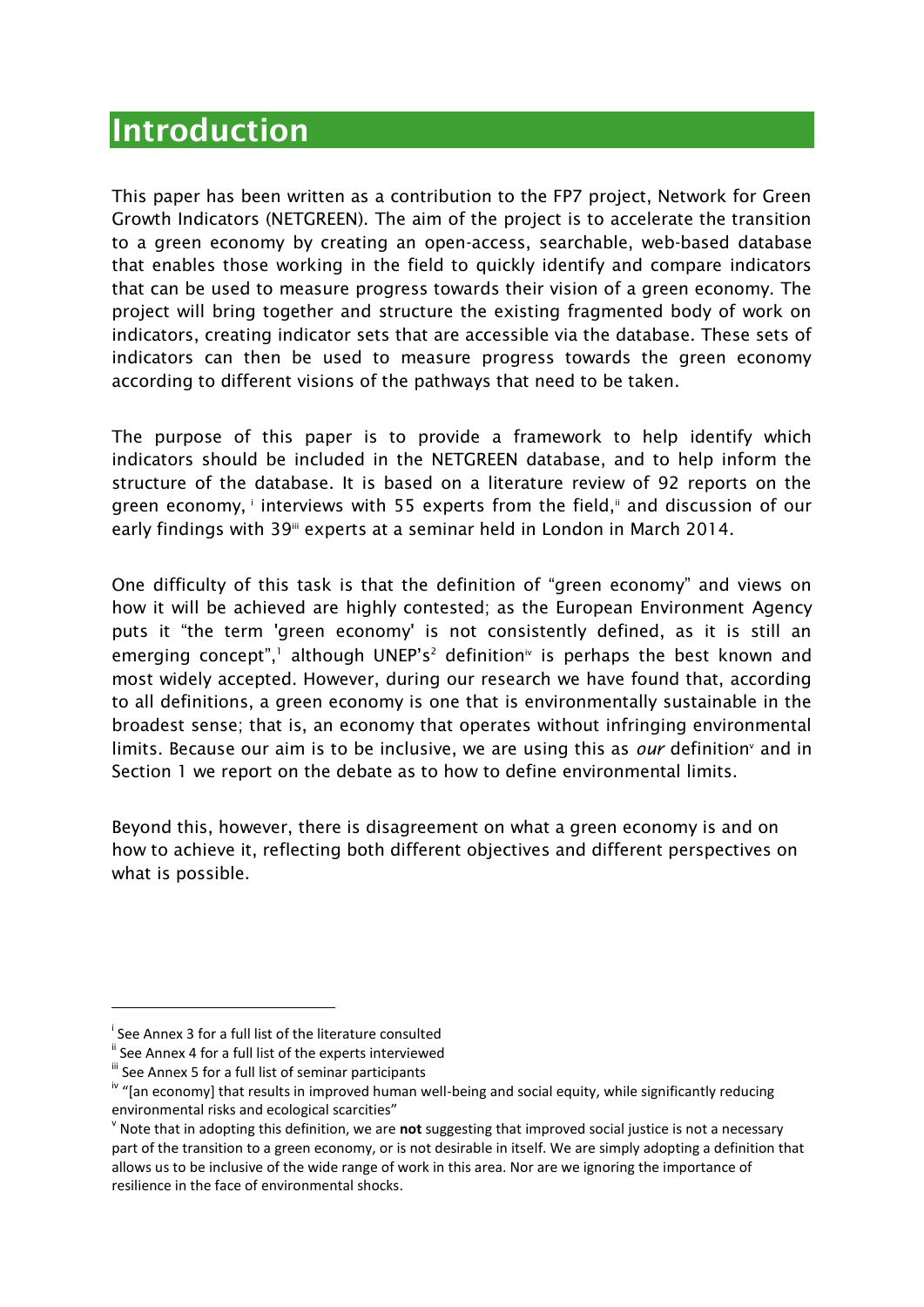| Figure 1: The key positions described in each section of this document |  |  |  |  |  |  |  |  |  |  |  |  |
|------------------------------------------------------------------------|--|--|--|--|--|--|--|--|--|--|--|--|
|------------------------------------------------------------------------|--|--|--|--|--|--|--|--|--|--|--|--|

| 1. Environmental<br><b>limits</b>    | 2. Objectives                                               | 3. Strategic<br>approach                                     | 4. Interventions                             | 5. Political<br>acceptance                                           |  |
|--------------------------------------|-------------------------------------------------------------|--------------------------------------------------------------|----------------------------------------------|----------------------------------------------------------------------|--|
| <b>Environmental limits</b><br>exist | <b>Environmental</b><br>sustainability                      | <b>Technological</b><br>innovation will play<br>the key role | <b>Incentives and</b><br>regulation can work | <b>Transitioning does</b><br>not imply trade-offs                    |  |
|                                      | <b>Employment &amp;</b><br><b>business</b><br>opportunities | Socio-economic<br>change will play a<br>key role             |                                              |                                                                      |  |
|                                      |                                                             |                                                              |                                              | <b>Transitioning implies</b><br>trade-offs, which<br>must be managed |  |
|                                      | A better quality of<br>life for all                         | Achieving change is<br>unlikely until<br>disasters happen    | <b>Structural change is</b><br>preferable    |                                                                      |  |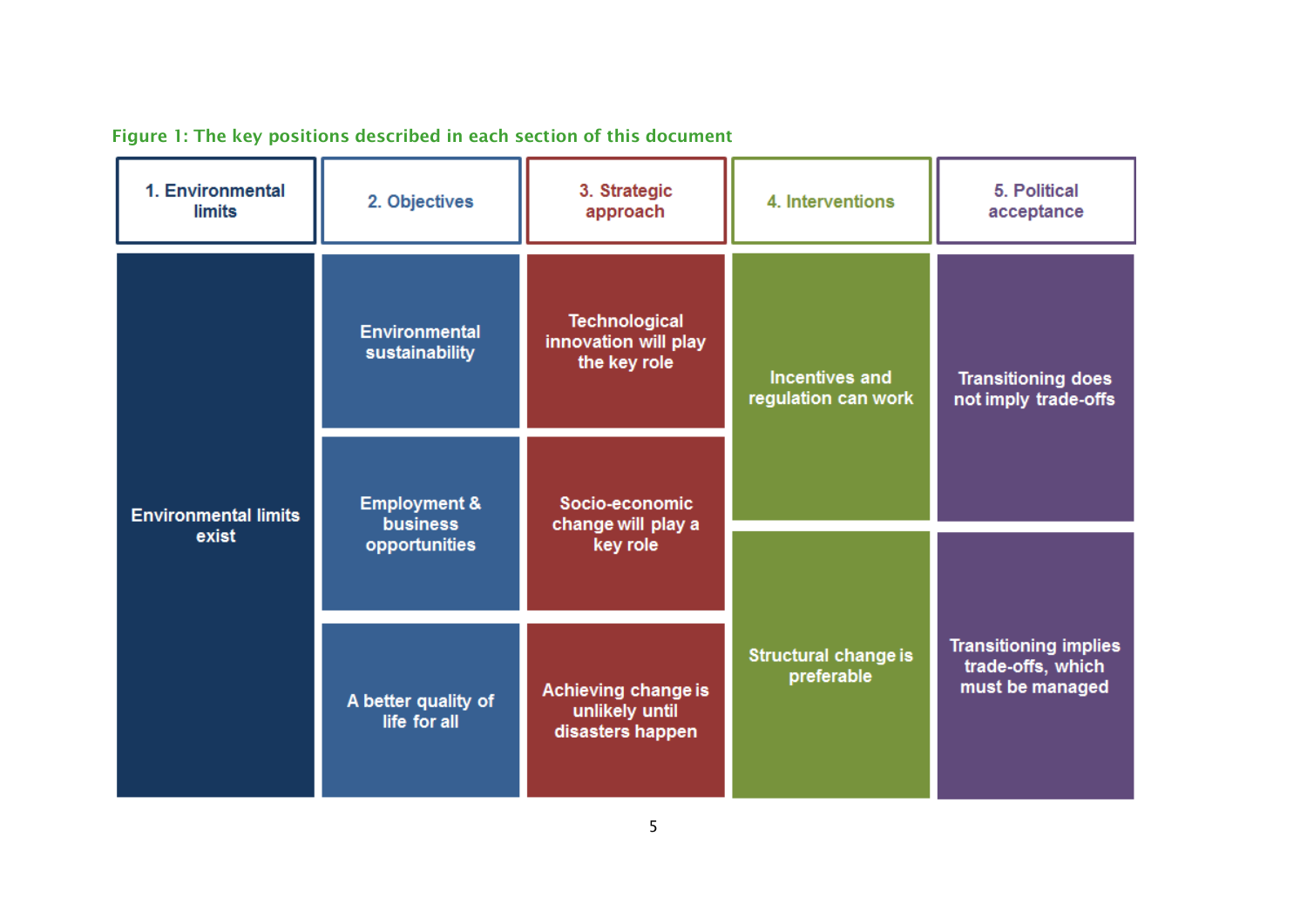In Section 2 we describe the different objectives we have come across, and in Sections 3, 4 and 5 the different views on how to achieve a green economy. We describe briefly the debate about international relations in Annex 1. The key positions that we describe in Sections 1 to 5 are presented in Figure 1.

## <span id="page-5-0"></span>**1 :: Environmental limits**

During our interviews with experts, we found that the work on planetary boundaries led by Johan Rockström et al. in 2009<sup>3</sup> (see Box A) is generally accepted as a good starting point from which to conceptualise, communicate and measure what would constitute environmental sustainability. Having said this, a range of criticisms of using planetary boundaries as part of the process of measuring progress towards a green economy were made during the interviews we carried out, including–:-

- Using the planetary boundaries as a measure of environmental sustainability would fail to capture information about the depletion of natural resource stocks (see Box A)
- Setting limits at a global level is problematic because:
	- Policies tend to be set at national and sub-national levels, while the planetary boundaries provide global-level boundaries
	- Global limits tell us nothing about how the impacts of breaching those limits will be distributed throughout the planet
	- Global limits on environmental degradation cannot simply be apportioned based on a factor such as land area or population, as the variance in ecosystems across the globe would also have to be taken into account
	- There are important regional and local limits which are not detectable in discussion of global limits.
- There remains a great deal of uncertainty around precisely where the limits lie and thus about how seriously to take the limits, and we know too little about how reaching one environmental limit affects other environmental limits.
- Degradation may be damaging before the boundary is reached, and the concept could create the illusion that this is cost free. In other words, the idea of limits or boundaries should supplement, and not replace, externality pricing (Rockström et al. would no doubt agree).
- It may be impossible to construct adequate early warning indicators tipping points are just too unpredictable and there are time delays in signals for certain limits – the use of boundaries may therefore create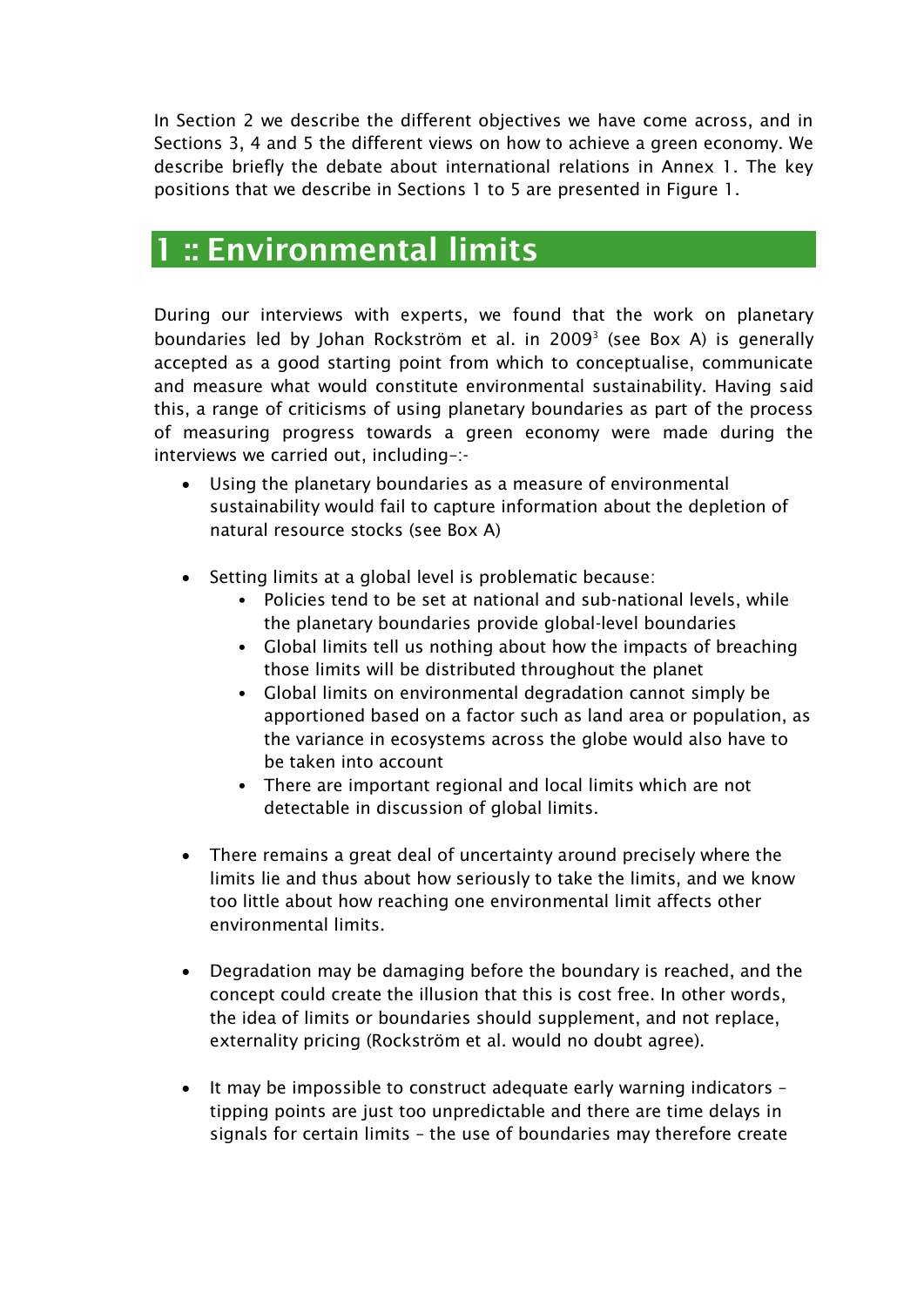false reassurance.

 According to Rockström's approach, breaching the planetary boundaries *risks* causing changes to the Earth system which threaten human survival. This introduces a normative dimension to the use of planetary boundaries, in so far as decision-makers must make an assessment of the amount of risk that they're prepared to accept (in terms of threatening human survival), against the social and economic implications of acting to avoid that risk.

These criticisms mean that indicators based on planetary boundaries will have to be supplemented in various ways, even as ultimate measures of environmental sustainability outcomes.<sup>vi</sup> However, the experts we interviewed tended to agree that the concept of environmental limits is a valuable tool to communicate the need to transition to a green economy, and that prolonged discussion on the exact values of limits should not be allowed to postpone action when the direction that should be taken is already clear. This has implications for the kind of indicators to be used: direction and speed of travel may be more important than precise distance to the limit.

#### **Box A: Environmental limits and natural resource depletion**

Rockström et al.'s work identified nine planetary boundaries which represent the limits of the safe space for human development. The boundaries are the lower end of the range of possible values for tipping points - points beyond which "irreversible and abrupt environmental change" may result. There are boundaries for climate change, biodiversity loss, nitrogen removal from the atmosphere, phosphorus in the ocean, ocean acidification, land use, water consumption, ozone depletion, atmospheric aerosols and chemical pollution. Of these, according to the authors, the first two have already been crossed, the next four have not yet been crossed and the last two have not yet been measured.

In addition to these planetary boundaries, environmental limits can also refer to more local boundaries, defined in the same way by reference to tipping points, but where the consequences may not be global environmental change, but levels of degradation to the local environment agreed to be unacceptable. In either case, the critical point is that such boundaries represent tipping points, because the consequences of breaching them are so potentially severe, irreversible, and uncertain that the associated costs are so extreme that the externality cannot be priced.

1

 $v<sup>i</sup>$  We acknowledge that such interventions are taking place – to some extent – at present, for example, through the implementation of national and regional emissions limits.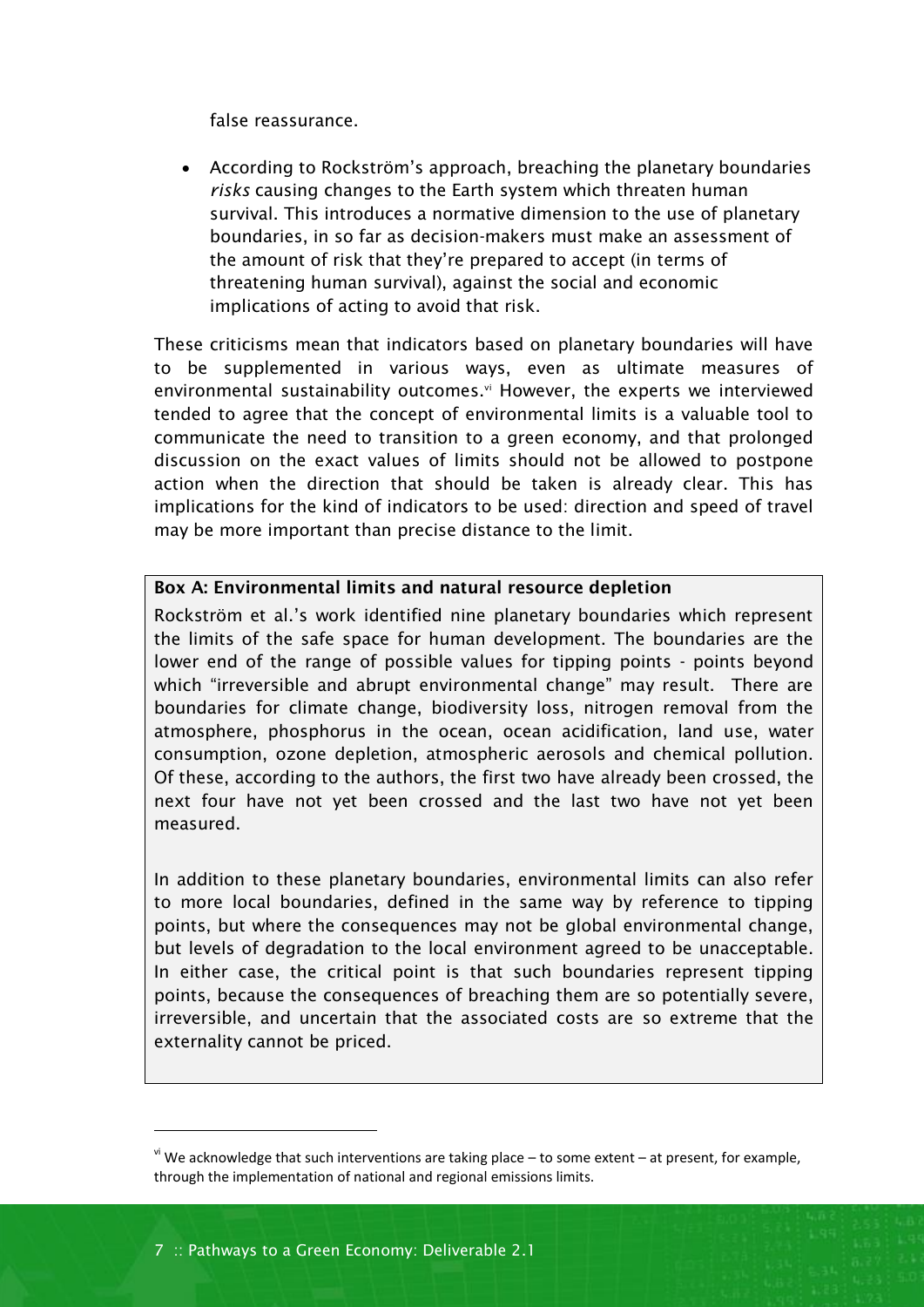While the need to remain within environmental limits is recognised throughout the literature (either explicitly or implicitly) as a basis for which transition to a green economy is necessary, noticeably less emphasis is placed on the need to limit depletion of non-renewable natural resources. This seems likely to result from the uncertainty with which scientists are able to predict how much nonrenewable natural capital remains available for extraction. This uncertainty, contrasted with current detailed understanding of safe limits for atmospheric concentrations of greenhouse gas emissions, may explain the greater emphasis on environmental limits (most notably, on the limit set for greenhouse gas emissionsvii). In addition, the potential for environmental degradation to rapidly escalate as a result of the feedback loop effects associated with overshoot of environmental limits seems likely to increase the sense of urgency surrounding environmental limits, which depletion of nonrenewable resources is not subject to (this is not to say that depletion of nonrenewable resources doesn't represent significant challenges to humanity).

With the exception of Herman Daly, $4$  who calls for depletion quotas to be auctioned by government, those authors who do acknowledge the need to limit depletion of non-renewable natural resources tend not to set explicit policies and targets for limiting natural resource depletion, which seems likely to be due to the previously stated uncertainty surrounding remaining stocks, and therefore the degree of action required. Instead, these authors tend to call for inclusion of changes in the stock of natural resources in national accounts. $5,6$ 

## <span id="page-7-0"></span>**2 :: Entry points: different objectives for a green economy**

Our research has identified three broad objectives held by individuals seeking a transition to a green economy:

- **1. Environmental sustainability**
- **2. Employment and business opportunities**
- **3. A better quality of life for all**

These objectives are not mutually exclusive: it is possible, and in some cases likely, that an individual will hold more than one of these objectives.

The most likely combinations of objectives, and those likely to hold them are as follows:-

**Environmental sustainability:**

l

vii For some non-renewable natural resources, it is possible to track the resulting emissions associated with their use in order to gain some understanding of the rate at which the resources are being used up (for example, the use of fossil fuels can be understood to an extent through tracking the concentration of carbon in the Earth's atmosphere); however, this only gives an indication of the rate of use, and not the stock of resources remaining.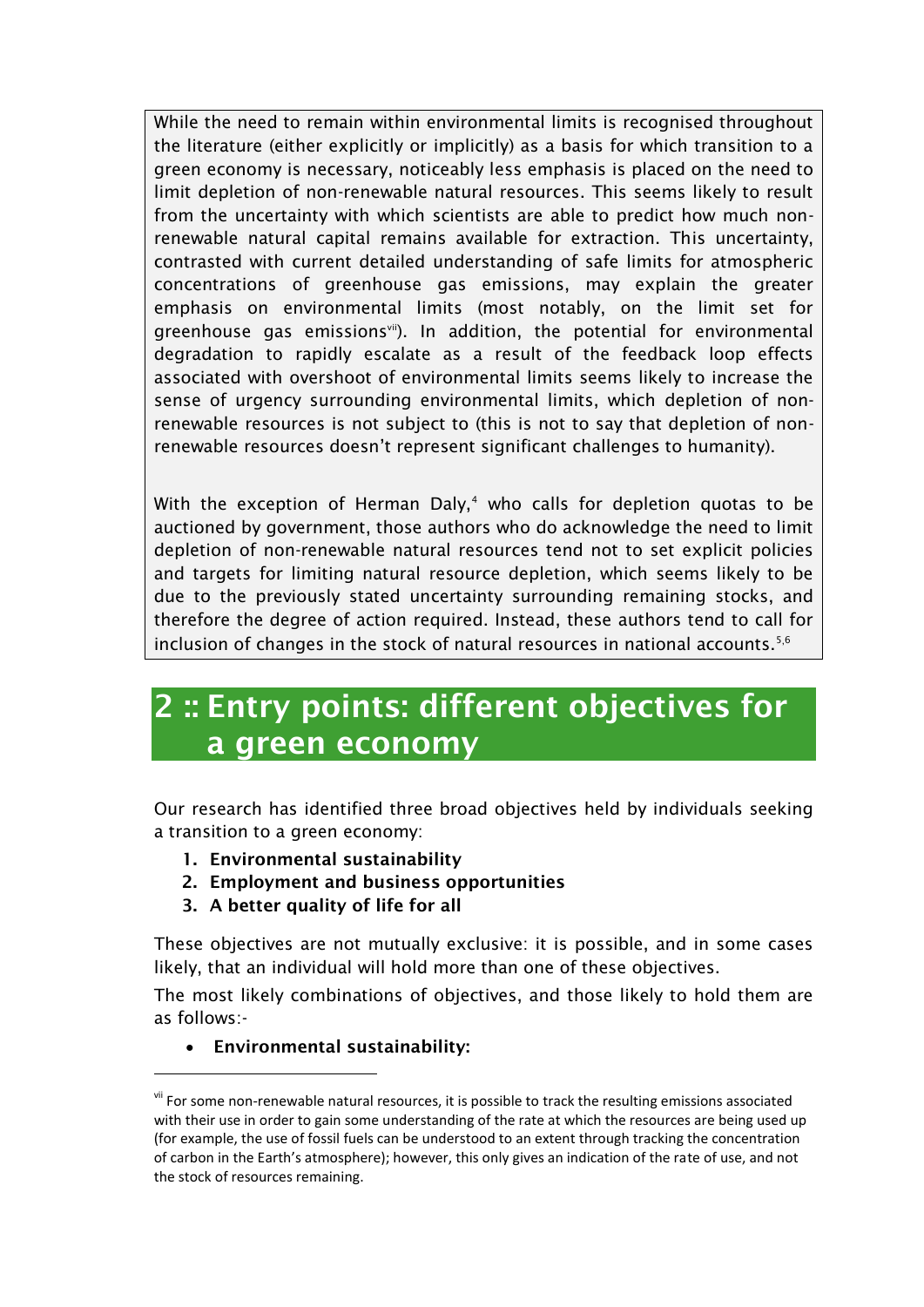- o Environmentalists who do not also have a social agenda
- **Employment and business opportunities:**
	- o Businesses seeking to profit from markets which expand as a result of the transition to a green economy
	- o Governments hoping to increase standards of living, which also recognise the opportunities created by the transition to a green economy
- **Employment and business opportunities,** *and* **environmental sustainability:**
	- o Businesses seeking to profit from markets which expand as a result of the transition to a green economy, which also believe that failure to achieve sustainability will have a damaging longterm effect on profits
	- o Governments who recognise the imperative of sustainability but are looking to minimise socio-economic change while increasing standards of living
- **A better quality of life for all** *and* **environmental sustainability:**
	- o Environmentalists who also have a social agenda
	- o Social campaigners/progressive politicians who believe in the importance of environmental sustainability for achieving social objectives

#### **All three objectives**

o Social campaigners/progressive politicians/governments who believe in the importance of the environment for social objectives, but who also believe in the importance of employment and business opportunities for those objectives

These objectives, which are influenced by individuals' motivations, experiences, and exposure to information and ideas, as well as other external factors, result in divergent views on how to achieve a green economy. In the following sections, we describe the key points of disagreement regarding:

- The strategic approach needed to achieve a green economy (Section 3)
- The types of interventions needed to operationalise the strategic approach (Section 4), and
- The action necessary to gain political acceptance for the changes needed (Section 5).

In the discussion below, we have framed the disagreements in terms of what participants believe will *work* to deliver a green economy. We believe this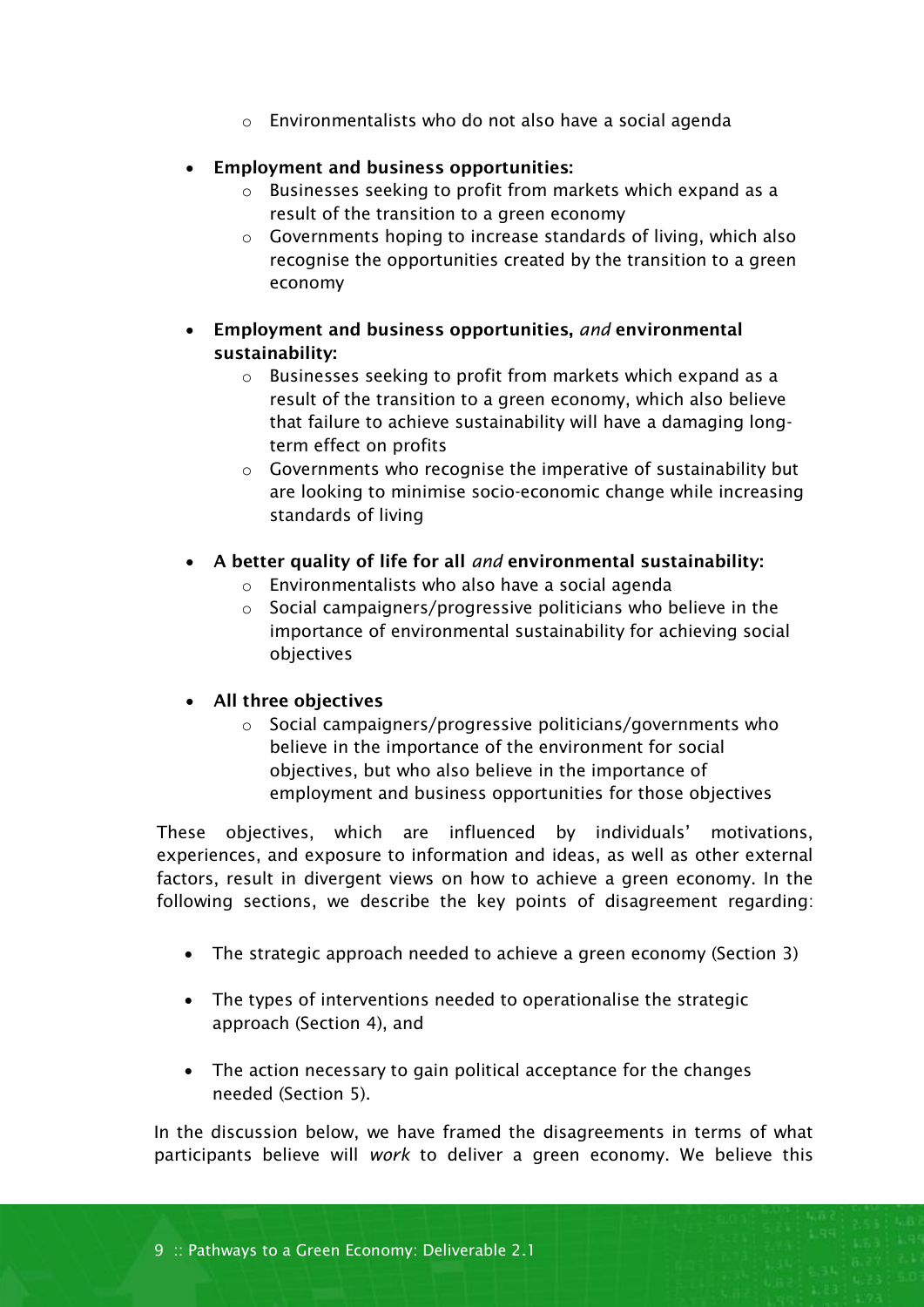stands up intellectually – you really can explain the differences in these terms – but we also believe it may help de-polarise the discussion and help create some convergence between different view points. This is in contrast to the framing in terms of attitudes to growth adopted elsewhere (i.e. the choice is presented as a choice between a "green-growth" strategy and a "steady state" or "de-growth" strategy)viii which we think can lead to unconstructive polarisation and caricature.

## <span id="page-9-0"></span>**3 :: Strategic approach: technological versus socio-economic change**

The first key area of disagreement about how to achieve a green economy is over the relative importance of technological and socio-economic change<sup>ix</sup> (the latter driving consumption and sometimes referred to misleadingly as "behaviour change"). At one end of this spectrum, technological innovation is predicted to be so successful that it allows a transition to a green economy, with consumers barely noticing, or at any rate tolerating, any increased cost of living or changes in relative prices. In other words 'absolute decoupling'<sup>x</sup> based on new technologies allows increases in living standards to take place without increases in environmental damage $^{xi}$ . Some more cautious proponents of this view, whilst recognising technological innovation as critical in order to progress towards a green economy, also acknowledge that the probability of such innovation producing decoupling to the extent needed is uncertain. Adherents of this perspective recommend that we have a 'Plan B', in case technological innovation is not successful. <sup>8</sup> Other variations on this view emphasise the importance of new business models and "the circular economy." We group these perspectives under "View 3.1: Technological innovation will play the key role". The view at the other end of the spectrum is that much of the technological change will be either expensive, or may simply not come about. The implication is that living within environmental limits will involve much higher prices for some goods, with the use of natural resources limited through changes to consumption patterns. This will involve either a reduction in aggregate consumption (in the developed world), or at least a change in

1

<sup>&</sup>lt;sup>ix</sup> We use the term "socio-economic change" here, rather than the narrower "behaviour change" in order to capture the relation of economics to social values, as well as more direct behavioural change.  $x$  It is useful to detail the difference between relative and absolute decoupling here. With relative decoupling, processes become more efficient, but emissions continue to grow as production grows; with absolute decoupling, processes become efficient enough that efficiency gains also negate increases in emissions associated with growth in production, and the absolute levels of environmental degradation fall.

<sup>&</sup>lt;sup>xi</sup> What is described here is a slightly different form of decoupling than decoupling from GDP growth, which is a poor measure of living standards, and which could be sustained by, for example, increased expenditure on more expensive forms of energy.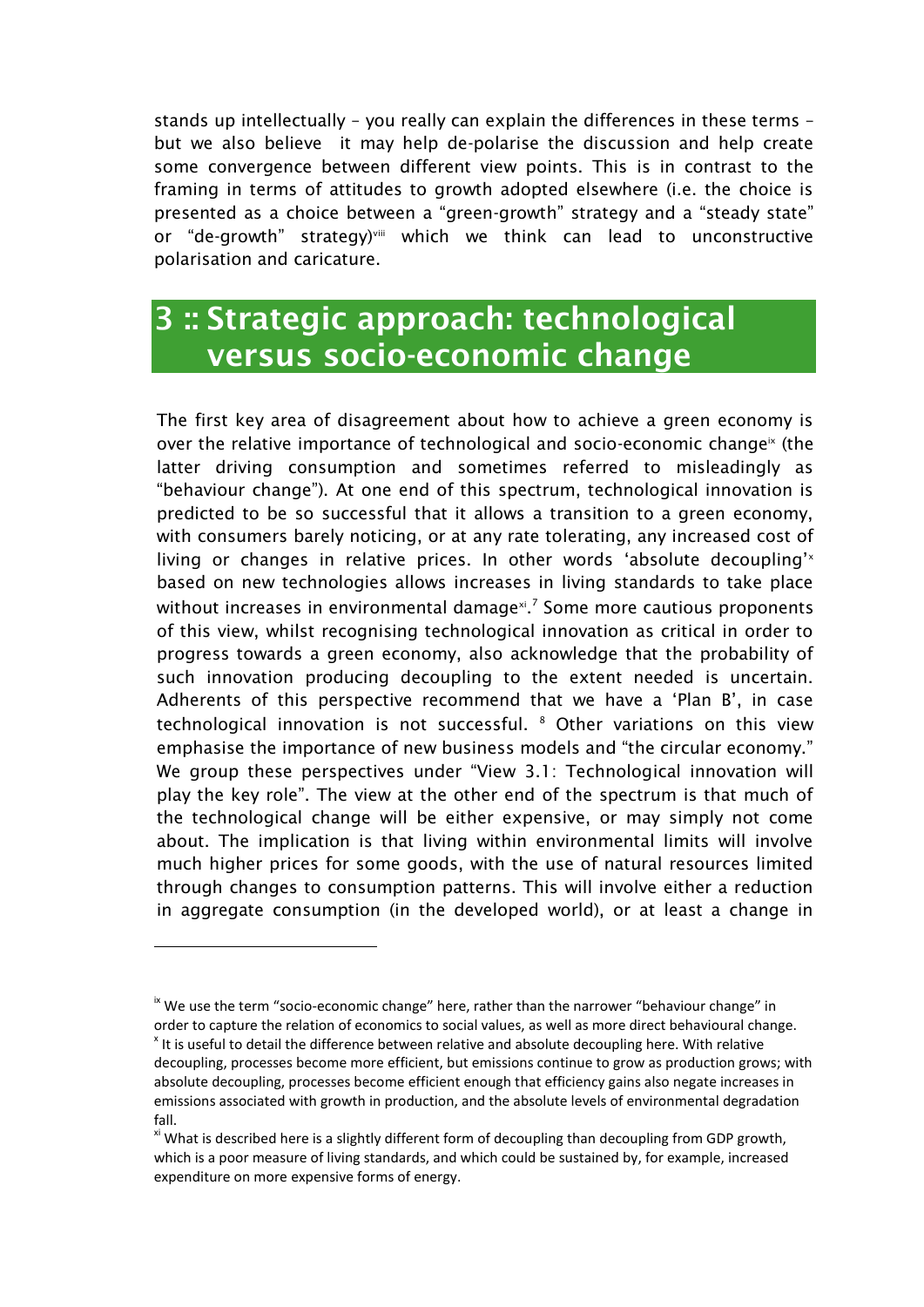what is consumed. We call this "View 3.2: Consumption patterns which limit natural resource-use will play a key role".

At first sight, the question appears to be simply about the scope for technological innovation, or more precisely two questions:-

- 1. To what extent will technological innovation eliminate the threat to the environment associated with the production of certain goods?
- 2. To the extent that it will, how expensive will this be, and thus how great will the impact on consumers (and voters) be?

However, our research (described below) leads us to believe that, whilst there is disagreement about what technological innovation can be used to achievexii (with some taking it as axiomatic that it cannot achieve what is needed), the intrinsic uncertainty of technological development means that often what really divides opinion is as much about the extent to which socio-economic change will be possible and/or inherently desirable as about technology.

### <span id="page-10-0"></span>**View 3.1: Technological innovation will play the key role**

According to this view, the economy will continue to do what it does now, producing broadly similar goods but at much higher levels of environmental efficiency. Our review of the literature and interviews with experts suggests that proponents of this view may well accept that technological development is uncertain (i.e. not all advocates of this view have absolute faith in technological progress, although it is possible that some do<sup>xiii</sup>). However, the holders of this view believe that technological improvements are *more likely* to deliver a reduction in environmental degradation than significant changes in consumption patterns (the only alternative), whether changes in consumption patterns are the result of individual or collective (i.e. political) decisions, and whether the changes involve new forms of consumption which is less resource intensive than existing forms, or simply less consumption. In other words, advocates of this view believe that there won't be a significant shift to environmentally sustainable consumption in the future, any more than there has been in the past 20-40 years. Some proponents of this view also believe that consumption patterns reflect free choices and that therefore changes *should not* happen, but this is an extreme view and not essential to the

l

x<sup>ii</sup> Constraints on technology include associated risks, i.e. in some cases technological developments (such as nuclear power generation, fracking and genetically modified food) have been rejected because their use is deemed to be too risky.

xiii We recognise that in some production sectors there are high levels of certainty regarding the feasibility of decoupling a specific form of production from environmental degradation, without implying restrictive increases in product prices; however, we are not aware of any proponents of the view that absolute decoupling is certain across all production sectors in the economy.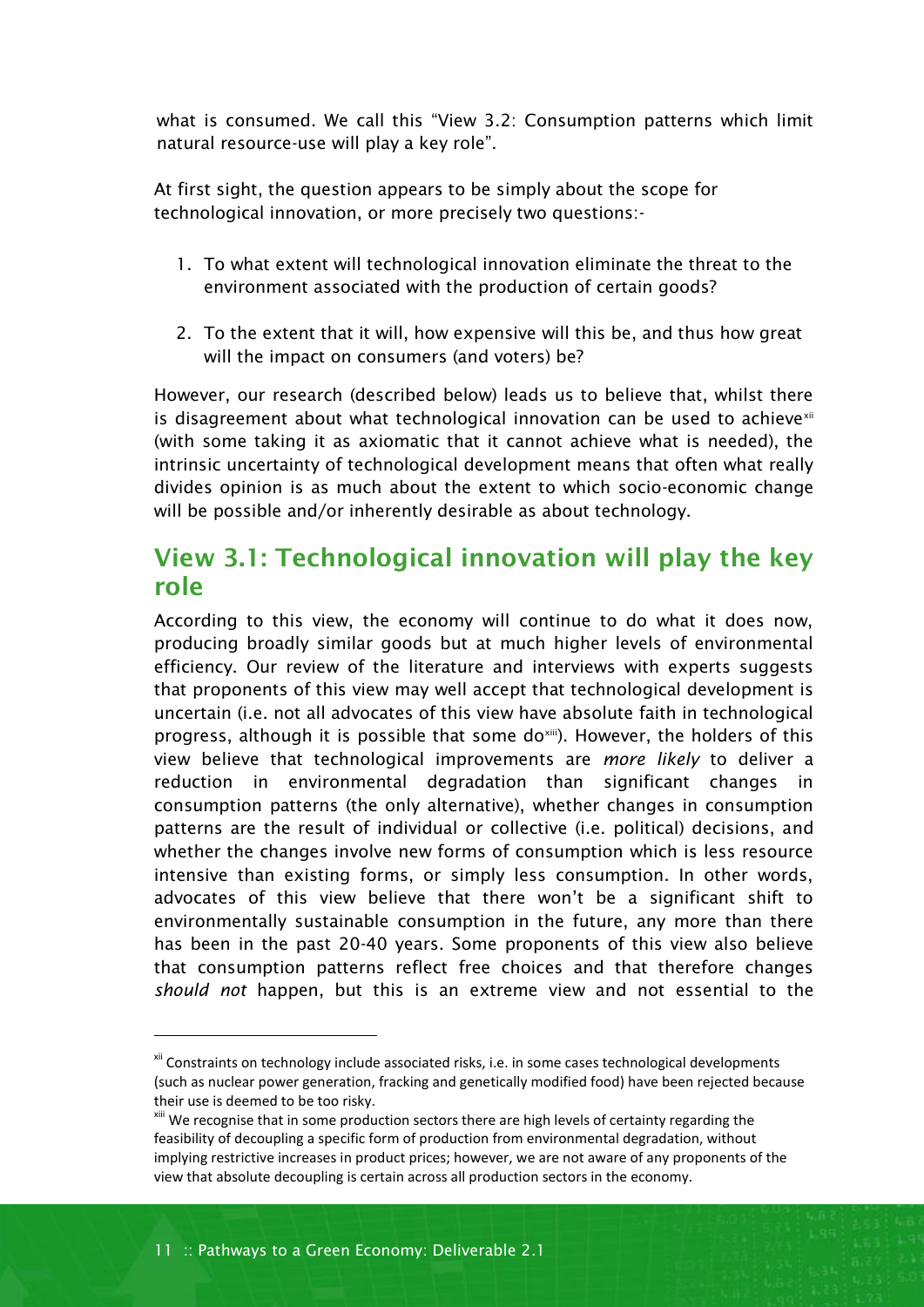position. The broader view is that given the difficulty of achieving consumption changes, it is better to focus efforts on what might work than on what clearly won't work. Indeed attempting to change consumption creates the risk that voters and thus politicians will be alienated from environmental projects, and that as a result, even technological innovation will not get the support that it needs to optimise. It is also true that many of the commentators who adhere to this view are more sanguine about our ability to remain within environmental limits than adherents of View 3.2; as a result they may be willing to accept worse environmental outcomes in order to achieve higher economic or social outcomes.

A more cautious variant of this view reflects greater concern about the possibility of technological failure. It accepts that as things stand, we should concentrate on technological innovation and investment rather than the much more problematic socio-economic changes that are the only alternative. However, given the uncertainties, these more cautious proponents believe that we should at least prepare for socio-economic change of the kind suggested by proponents of View 3.2 (described below), so that if technology does not deliver, an alternative pathway will be open to us. In other words, it is possible, even likely, that the necessary technology will increase the cost of living or any rate the cost of certain highly valued goods – and in some cases fail to deal fully with the environmental problem. Proponents of this view may also draw attention to the likely impacts of raw material price increases (especially food and energy). It is therefore necessary, according to this point of view, to think seriously about what will make these extra costs and changes to consumption patterns politically acceptable, in the way that proponents of View 3.2 do.

A further variation within View 3.1 is the position that there is no realistic alternative to the growth-oriented capitalism that we have now – or at any rate, no high-wellbeing alternative – and as such, de-prioritising growth (a stance typically associated with those advocating radical changes to consumption patterns) is both unrealistic and undesirable. Some commentators believe that very significant improvements to environmental efficiency can be made, even given existing knowledge, and that while there will be costs to the consumer, growth will pay at least some of these costs and make them acceptable. So we might be able to rely on existing technology (which the Centre for Alternative Technology regards as being capable of allowing countries to reduce their greenhouse gas emissions to net zero), even if at substantial cost.

It should also be noted that proponents of View 3.1 generally accept that marginal changes to consumption patterns are possible and useful. Such changes might take the form of moral or socially-driven choices not to use environmentally damaging products, encouraged by increasing people's awareness of the environment and of how what they do affects it through the use of labels, or by 'nudging' through the use of modest differential taxes on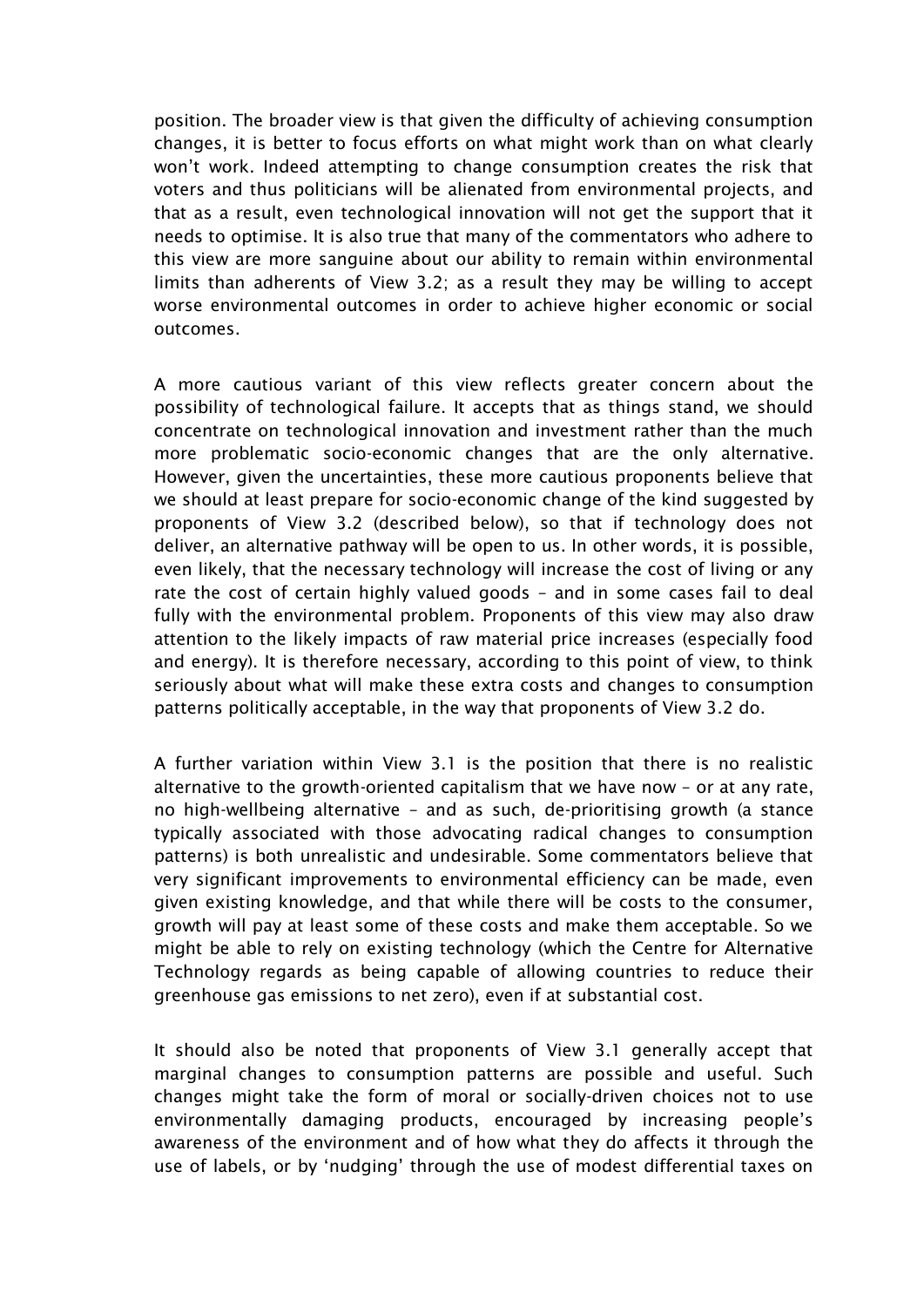goods and services, and regulation and rationing of harmful products. It is also acknowledged that changes to technology can produce changes to consumption patterns. For example the technology which has allowed creation of websites such as eBay has also strengthened communication links between individuals, and this has presented the opportunity to greatly increase consumption of second-hand goods. However, it is generally accepted that these kinds of changes will not be sufficient on their own.

### <span id="page-12-0"></span>**View 3.2: Socio-economic change which limits natural resource-use will play a key role**

Proponents of this view do not deny that technological breakthroughs could make a huge difference; however, they believe that sufficient technological innovation at sufficiently low cost is at best highly uncertain. They also believe that simply rolling out existing technology will be expensive (i.e. will have to be paid for through reduced consumption) and/or it will be insufficient (i.e. will have to be supplemented by reduced or changed aggregate consumption). They also tend to be relatively sanguine about the likelihood of changes in consumption patterns, whether to less resource-intensive consumption, or simply to lower levels of consumption. Hence they place more, or at least as much, emphasis on achieving them as on technology.

The foundation for this optimism is the evidence from survey data that *beyond a certain point*, consumption is not a particularly important driver of wellbeing<sup>9</sup> <sup>10 11</sup>. Other things then matter more, for example security, job satisfaction and social relationships<sup>12</sup>. If this is the case, it may be possible to change patterns of consumption, or restrict growth in consumption without too much damage to wellbeing. Indeed, it may even be possible to increase wellbeing.

Of course, attempting to restrict increases in consumption under current conditions would provoke quite strong resistance, and is highly unlikely to be suggested by any politician; however, it follows from the evidence on the connection between consumption and wellbeing that at least some of this resistance does not stem from the impact on wellbeing as such, but from something elsexiv. Proponents of this view then suggest that this something else is not integral to human nature but is instead a function of socio-economic structures and culture, and can therefore be overcome. In other words, it should be possible to engineer our social and economic institutions (employing organisations, membership organisations, religious institutions etc.) and design government interventions (regulation, taxation etc.) in ways which would correct the bias to consumption engendered by modern capitalism, for example, by making shorter working hours more attractive.

1

xiv The proponents of reducing aggregate consumption or restricting its growth generally accept that consumption for the less well off (in least-developed and emerging economies) should increase.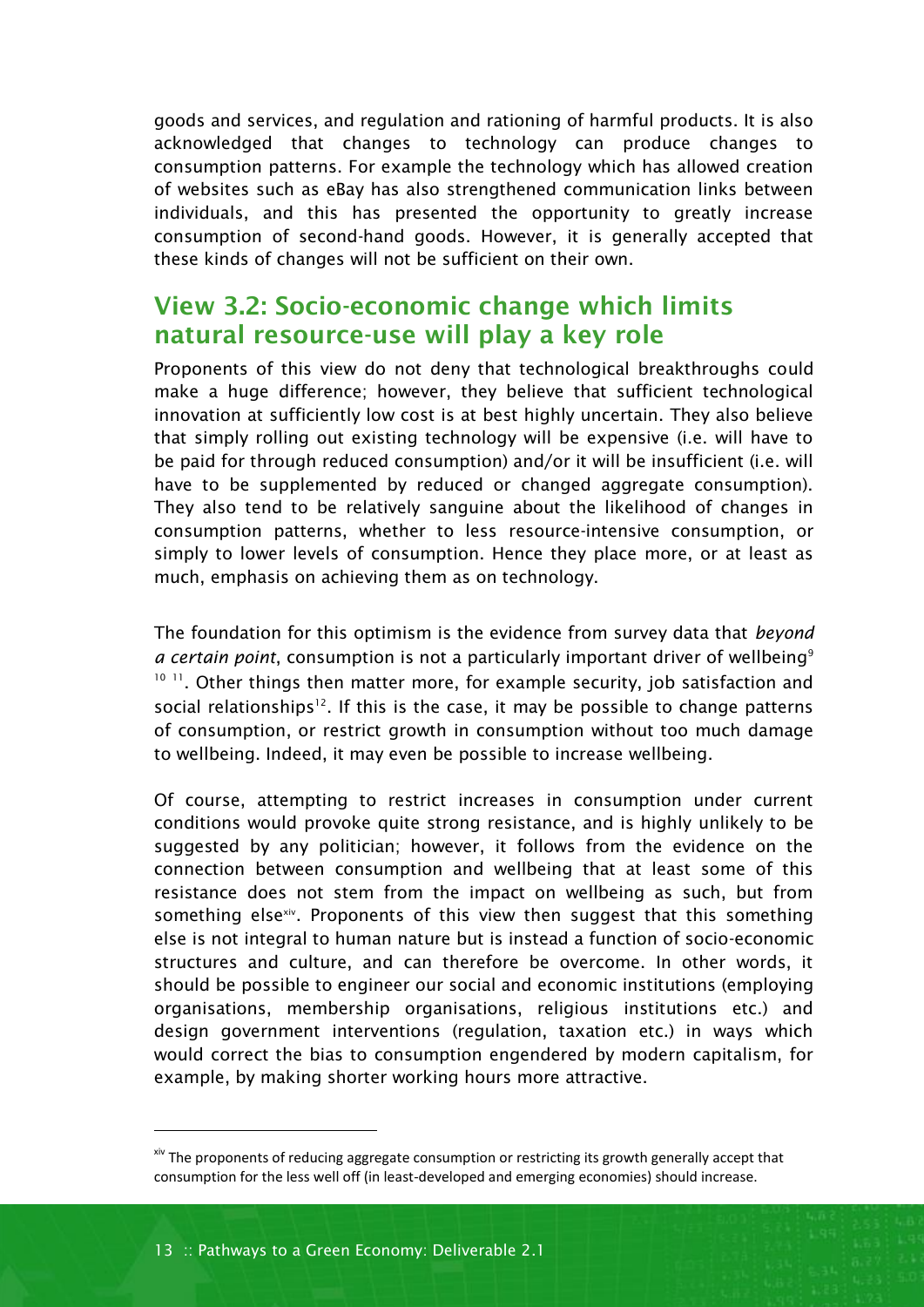Some proponents of this view also believe that, even if it was possible to achieve environmental sustainability using technology alone, it would still be desirable to change consumption patterns, at least amongst that part of the population with more than adequate incomes. The argument is that less consumerist lifestyles in the top half of the income distribution would remove some of the negative social effects produced by inequality and by conspicuous consumption, and might even lead to better lives for those currently "overconsuming" and overworking in order to achieve this.

It should also be noted that many commentators in this group compared to the other groups are more worried about the environmental limits, meaning they would accept lower economic or social outcomes to achieve a better environmental outcome.

Much technological innovation is designed to increase energy (or other material) efficiency, and as a result the debate about the potential of technology has sometimes been coloured and perhaps confused by this. It has been clearly established that the benefits of efficiency gains on their own can be neutralised or even reversed by the so-called "rebound effect", xv whereby the financial savings generated are spent on other environmentally damaging activities. Thus if efficiency gains were the only fruit of technological innovation, it would be game set and match to view 3.2, and on occasion proponents of this view seem to imply that this is the case. In reality of course, technological innovation is also designed to decarbonise the economy, much reducing the importance of the rebound effect in the debate.<sup>xvi</sup>

Consumption levels are also, of course, a function of population levels, which government can influence, for example through the empowerment of women by increasing education opportunities, especially in low-income, high-fertility countries. There are disagreements about how strong a role government should play in this, and it is an issue which tends to go largely unaddressed, due to the feeling that is it not politically acceptable to talk about controlling population levels.

1

 $\mu$ <sup>xv</sup> The rebound effect reasons that, as methods of production become more efficient, goods can be produced at lower cost, therefore allowing higher levels of consumption (either more of the same good, or freeing up income for alternative forms of consumption).

<sup>&</sup>lt;sup>xvi</sup> Once this understanding of technological innovation is accepted, two arguments come into play. First, renewables are currently more expensive than fossil fuels: the challenge is to allow the same amount of benefit from energy for a total cost to the consumer that is not too much higher than the current total cost. Until this is achieved there is no rebound effect. Second, once this is achieved there would only be a rebound effect if the energy system had not been decarbonised (or the other threats to sustainability in the production process not addressed).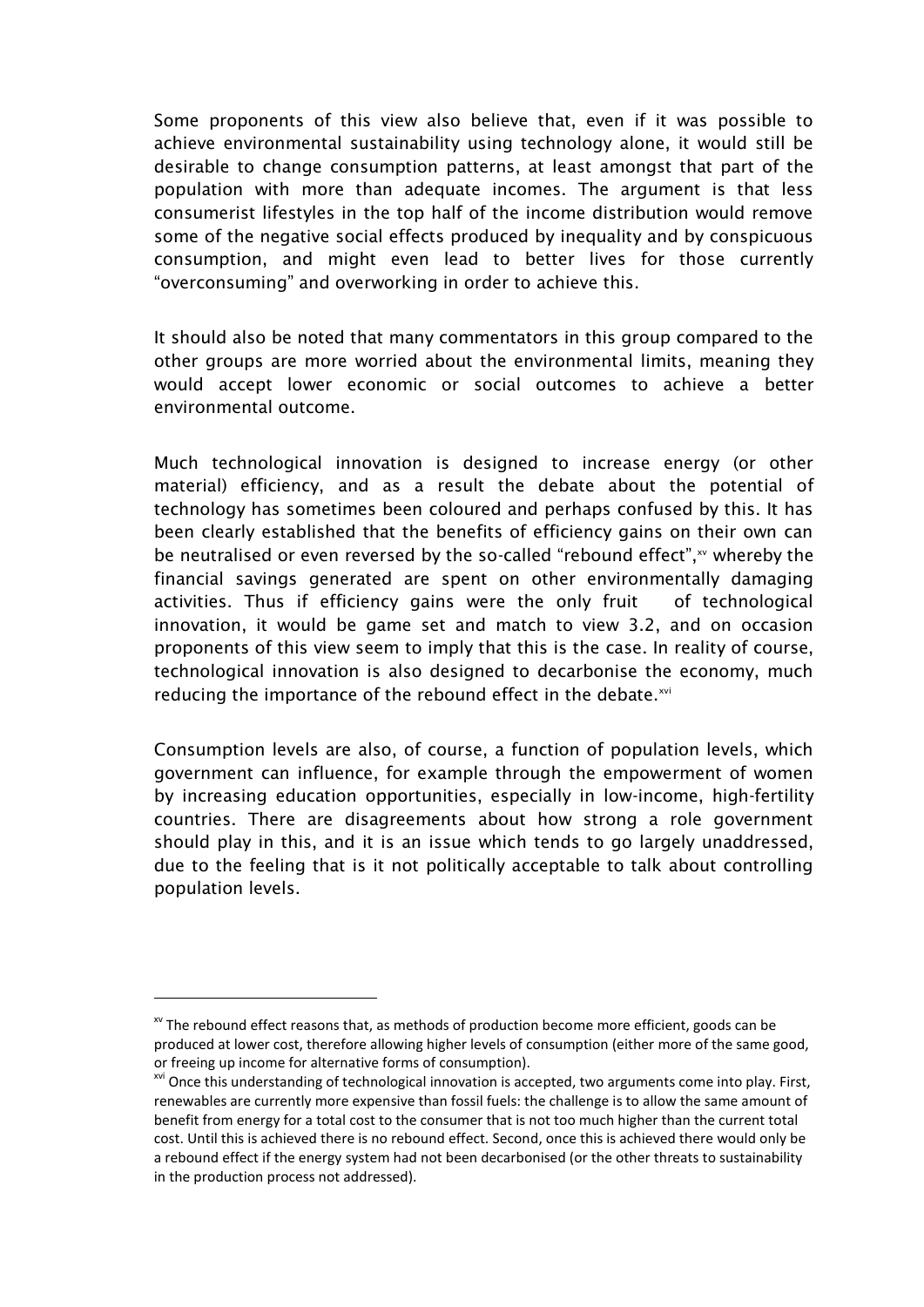### <span id="page-14-0"></span>**View 3.3 Technological and socio-economic change is unlikely, until we experience significant shocks or disasters**

There is a third view, which involves pessimism about the prospects of both technological and socio-economic change, reflected in the belief that the changes required to achieve a green economy will only take place after significant economic and/or social shocks, or even (in an extreme variant of this view) disasters. This does not mean that technological innovation and socio-economic change is pointless – clearly limiting the scale of shocks or likelihood of disasters, and developing technologies, infrastructure and attitudes that will be useful after the shocks, are valuable. However this view draws attention to the need to prepare for these shocks: to ensure that the economy is capable of adaptation, and that it exhibits a kind of positive resilience. Such considerations might include how easily a national economy will be able to adapt to important supply chain disruption due to major regional conflict, or how a country could insulate itself from such conflict. Clearly, national security and self-sufficiency in key raw materials start to become ever more critical objectives.

### <span id="page-14-1"></span>**4 :: Interventions**

Almost everyone agrees that whatever mix of technology and consumption change is needed to produce a green economy, government intervention will be needed at local, national and international levels (it is also acknowledged that, on occasion, changes can happen without government intervention, for example, where waste or energy efficiency improvements are profitable at existing prices, or where an organisation acts in order to attract green consumers, by "greening" its products or image). However, there are disagreements about the form that this government intervention should take.

According to standard economic theory, environmental damage is an externality, and externalities can be dealt with through some combination of pricing and regulation. Thus theoretically, the shift to a green economy can be achieved using these conventional tools, as correctly set prices will drive the market to respond appropriately, stimulating investment in new technologies, and new, environmentally friendly products. Perhaps the most perfect expression of this idea is the view that climate change could be dealt with by setting a global cap on carbon emissions, with tradable pollution permits allocated in a global market.

In reality, almost no-one believes that such a simple solution could work, largely because there would be some serious losers subjected to injustices (e.g. fuel poverty, inequality), or there would be insurmountable resistance from powerful groups. A good illustration of this is the difficulty of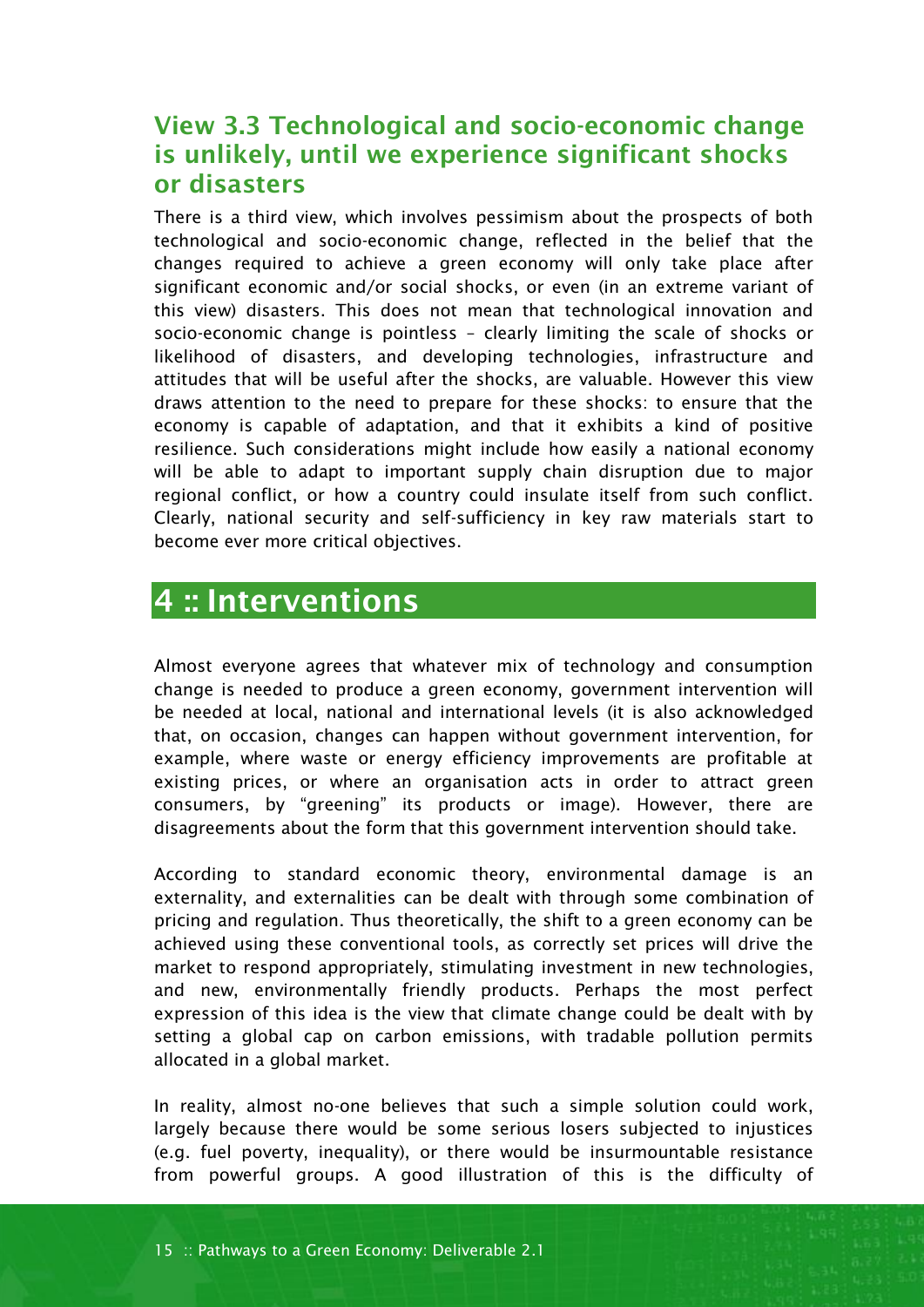establishing an effective European carbon price to drive change. Faced with this, the question becomes the extent to which externalities can be internalised through conventional mechanisms, and to the extent that they cannot, how change to investment in technology and consumption patterns can be achieved.

There appear to be two main points of view with regard to this. One is that a skilfully designed, and inevitably complex, array of incentives and regulations designed to influence behaviour and co-ordinated at an international level will be able to drive change without creating impossible opposition. We call this the "View 4.1: Incentives and regulations can work". Within this, there are nuances with regard to the extent to which "light" regulation, such as incentives and directives which set minimum standards about the "greenness" of certain products will be sufficient, or whether more intrusive regulation is needed. In addition, some of the proponents of this view draw attention to the need for 'strategic' regulation designed to influence long-term investment in green sectors, and to create policy certainty.

The alternative point of view is that while regulation and incentives can make a contribution, they cannot achieve the level of change needed for two reasons: first, they will provoke opposition and at best be watered down, certainly at the international level at which they need to operate; second they will become too complex and difficult to manage. Accordingly, changes to economic structures will be more effective. Some proponents of this kind of change also believe that such changes could produce other benefits, for example a radical power shift away from existing elites. Government therefore should show initiative, by leading the way in terms of investment, creating structural change, and pushing for a new international settlement. We call this "View 4.2 Structural change is preferable".

### <span id="page-15-0"></span>**View 4.1: Incentives and regulation can work**

According to this view, existing and new regulations and incentives of the kind already in place will be sufficient to effect the transition to a green economy. The key assumption is that while there will be losers, government will still be able to introduce these without a strong backlash - or fear of a strong backlash, whether from business or consumers/voters. This would imply a gradual transition with no structural changes to the economy.

Thus, proponents of this view judge firstly that a critical mass of *business* will welcome regulation and incentives that helps them to green their operations. This may be because their assessment is that the measures reduce the risks associated with resource scarcity or the risks associated with more stringent regulations being introduced in the future , or because they believe that regulation will create new markets and for some firms create a competitive advantage in those markets, or because corporate social responsibility plays an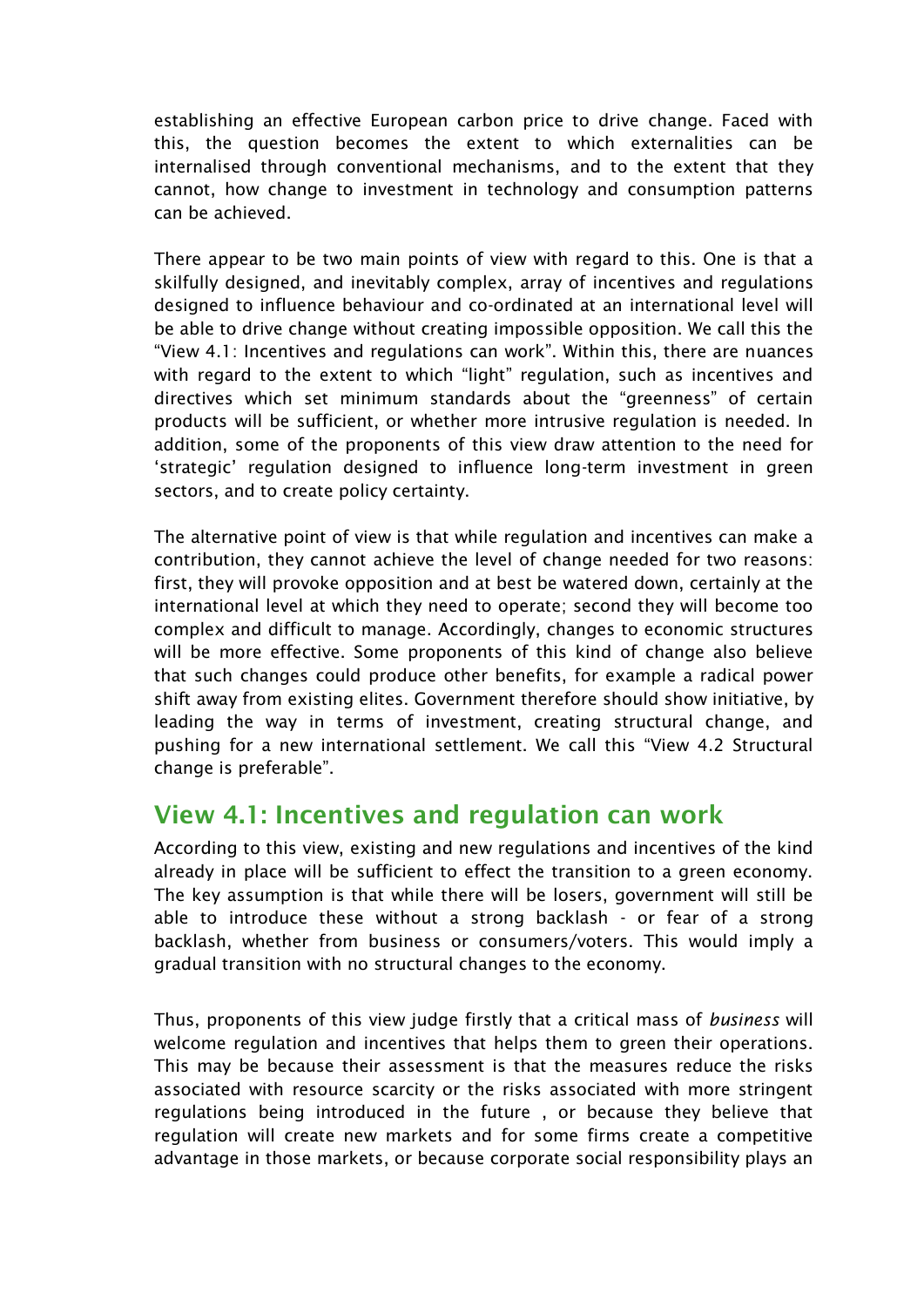important role. In general, this support will depend on any regulations or negative incentives (taxes etc.) being introduced at an international scale over a reasonably short period, i.e. preserving a level playing field and preventing 'carbon leakage' and similar distortions. This means that supporters of this view must assume that international agreement on a package of measures can be agreed (having said which, there are some relatively low-cost improvements in efficiency that could be introduced unilaterally, and which could drive improvements in other countries who want to export to the regulated markets.)

The assumption is also that *consumers and voters* will also support such policies for one of the following reasons:

- They take a long-sighted view and therefore perceive the necessity of action in order for the benefit of future generations.
- They can be convinced that an increased cost of living is not implied by such policies, or that the increased cost will have less of a negative impact on their wellbeing than damage done to the environment.
- They can be persuaded because of the prospect of green jobs, whether these are the results of investment in green infrastructure or processes (i.e. in the transition to a green economy) or the results of new competitive advantage.

We return to the assumptions about consumers and voters in the section on politics below.

It is easier to make these assumptions if you don't think tough regulation or high externality prices will be needed, either because the limits are not so close, or because they are not absolute (see section 1) and that therefore the normal political and economic bargaining processes for managing other tradeoffs will be adequate to set the optimum level of taxation and regulation.

Some commentators, while agreeing that regulation and incentives are needed, draw attention to the lack of policy credibility: that is to the widespread belief amongst investors and in the business community that government policy will not develop sufficient teeth to deliver a green economy, and therefore that long term investment decisions should not be made on the assumption that it will. At the very least, businesses believe bets should be hedged. The resulting investments then create lock-in to unsustainable production, rather than the kind of technologies that will help to achieve government-set targets. This lock-in then drives business to lobby against regulations and incentives. What is needed, it is argued, are additional measures to stimulate long-term investment in the green economy, and thus create a different kind of lock-in. This will then incentivise business to lobby *for* the right regulations and incentives, making them far easier to achieve.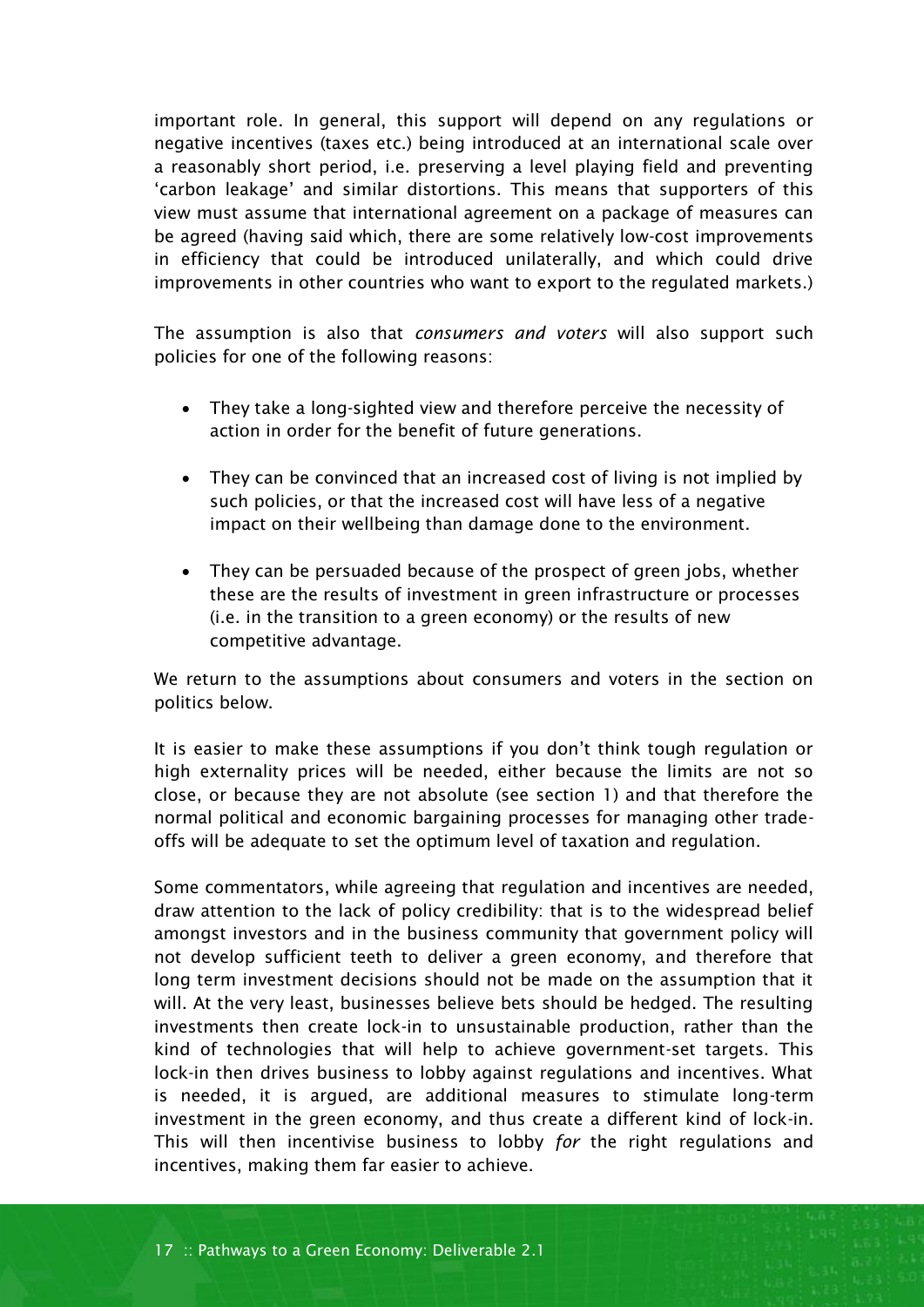These measures are all commitment devices – ways of building the credibility of statements about future policies. They can include legally binding contracts (as in the case of energy prices), treaties (including the treaties underpinning the European Union), investments by government ('putting your money where your mouth is'), and cross-party agreement on core policies.

### <span id="page-17-0"></span>**View 4.2: Structural change is preferable**

Proponents of this view agree that incentives and taxation are part of the solution and that the existing system creates lock-in to an unsustainable economy and that this needs to be corrected. However they either believe that the kind of commitment devices proposed in View 4.1 will not be strong enough to achieve what is necessary, or that an alternative approach produces additional benefits, and is therefore more desirable. Thus proponents of View 4.2 tend to favour a more radical set of socio-economic changes.

The lack of faith in the kind of commitment devices proposed in View 4.1 may be due to a sense that such devices cannot signal effectively the very significant level of change needed (the more radical the change, the stronger the device needs to be). It may be because financial investors are particularly unresponsive to signals and incentives about the long-term. And it may be because such devices do not deal with political opposition from consumers/voters, but only from business. In addition, some proponents of this view believe that in the absence of structural change, regulation and incentives will become inefficient: too extensive and too complex to manage, as well as too unpopular.

Whether this view is adopted based on lack of faith in View 4.1, or belief that an alternative approach can produce a better outcome, the types of changes advocated are broadly the same. These may be designed to *create constituencies for change*, including businesses that can thrive in a sustainable world, or otherwise create the conditions in which regulation is acceptable (as in the smoking ban case), *create the conditions in which static aggregate consumption is acceptable* – for example more equality, *create new decision making structures* (including financial decision making structures) that side step the existing market system and all of its well-recognised failures, or *provide an alternative to (unacceptable) regulation,* for example through direct investment in sustainable infrastructure. They are also designed to *undermine the forces that block change*.

For the most part, these objectives as just described are not made explicit. The actual proposals include: ways of creating higher levels of wellbeing for any given level of output; higher levels of equality; encouraging fewer working hours; more of the economy serving local markets, perhaps encouraged by local currencies, and thus relatively less long distance trade; fewer very large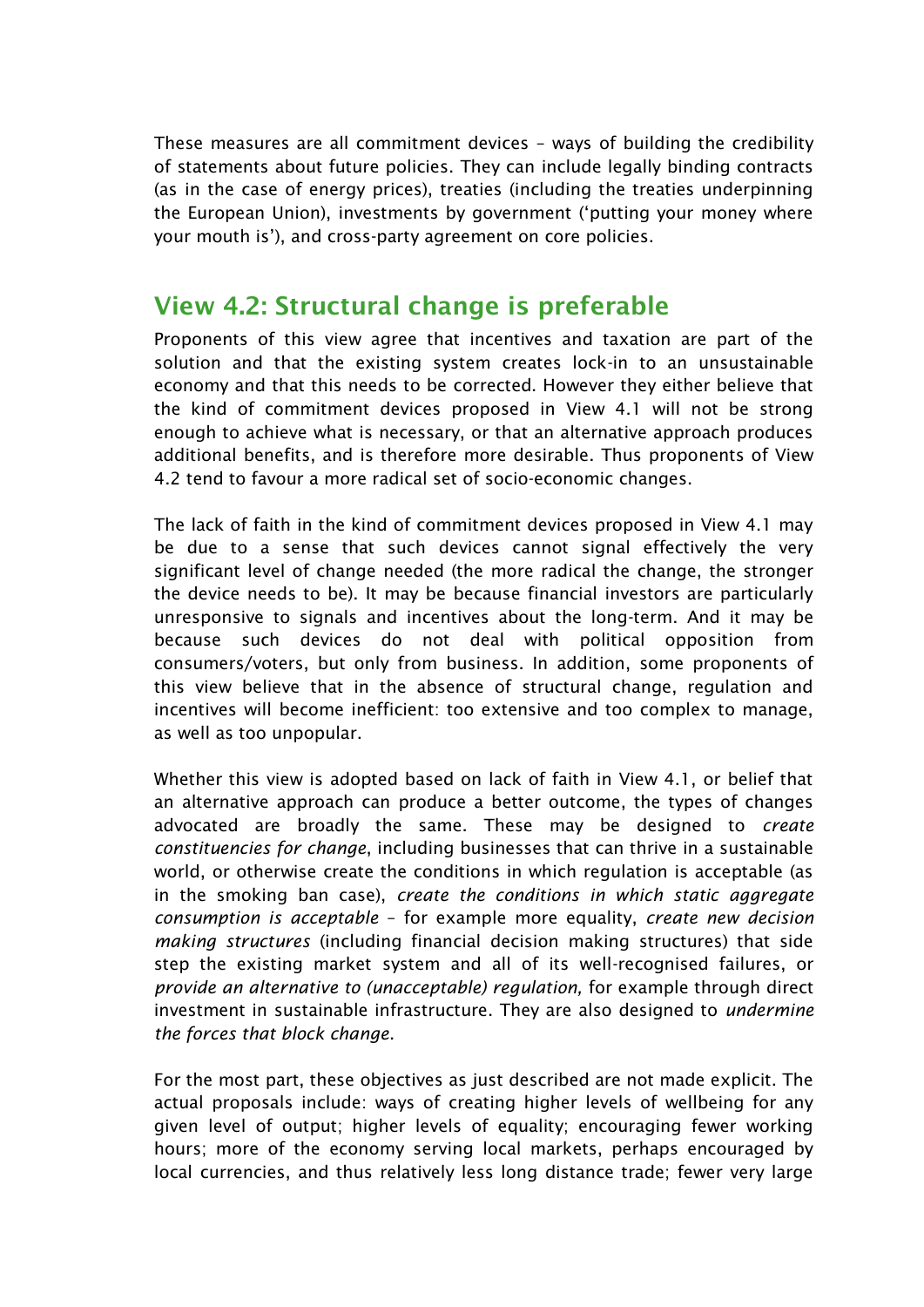enterprises; a financial sector that is owned locally and serves local industries and small-medium enterprises; an active role for the state in planning and developing green industries and businesses that generate high wellbeing for both customers and staff; more mutual organisations and other changes to governance structures; new political narratives and headline measures of societal and economic progress; reducing the power of global financial markets – and so on.

## <span id="page-18-0"></span>**5 :: Political acceptance**

Several times in this paper, we have mentioned the role of optimism about the likelihood of change. Underlying much of this is a disagreement over what will be politically acceptable. This question is critical within both developed and developing countries, and at the international level. Box B sets out the four main types of policy proposed in the literature in order to build the necessary support for effective collective action.

In addition to these policy proposals (which are not mutually exclusive), we came across two broad strategies for building support, which can be framed in terms of their approach to trade-offs: "View 5.1: Transitioning to a green economy does not imply trade-offs", "View 5.2: Transitioning to the green economy implies trade-offs, which must be managed".

**Box B: There are four main types of substantive policy advocated to build support or reduce opposition to change:** 

- **Job creation**, whether within existing economic structures, or within economic structures that have been reformed to better reconcile green and commercial objectives; to the extent that those advocating this admit there is a political problem, the idea is that the political gains from job creation potentially outweigh the political losses from reduced consumption. As noted in the section on interventions, there is disagreement on how active policy needs to be to deliver this.
- **Burden sharing**, i.e. increased equality and security, reinforced social solidarity, a focus on meeting essential needs and building human capability. This may be put forward as an end in itself, a moral imperative. However it can also be proposed as a political precondition for transition, both in domestic politics (since it means that the costs of the investment needed and of sustainable consumption are born by an electoral minority), and in international negotiations (potentially reinforcing political support for transition within developing countries). In the absence of the latter, the green economy can appear to be a rich country's objective. It can be achieved through a range of redistributive and 'predistributive' measures domestically, as well as through international transfers and investment. Most commentators will agree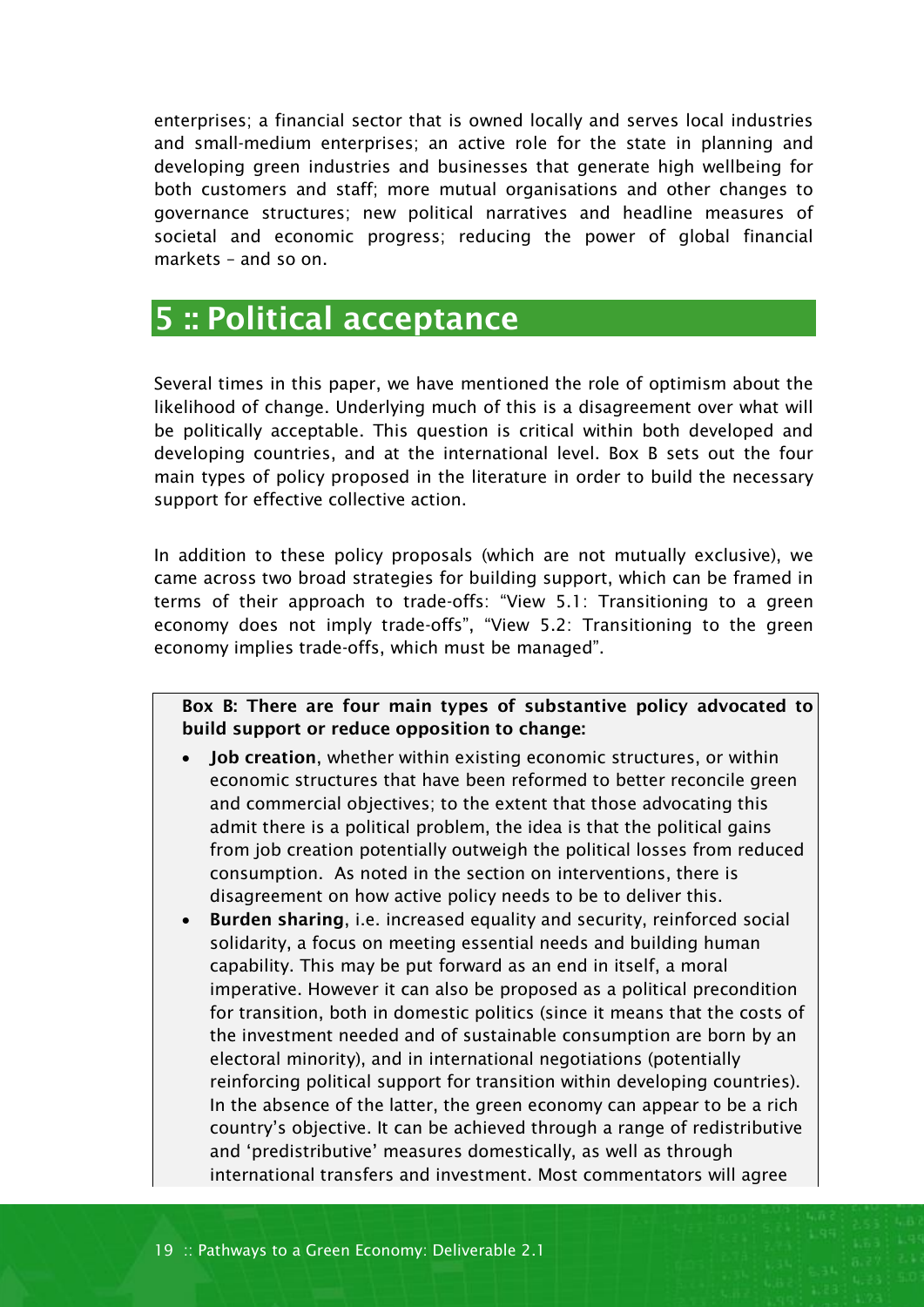that some burden sharing is needed – the disagreement is over the extent of redistribution required within and between countries and how to achieve it. For more on social justice measures proposed, see Box C.

- **Encouraging new conceptions of the good life** which politicians can deliver within environmental limits. This is as discussed in section 3.2. Those with these new conceptions then care less about a loss of income as compared with business as usual. As already noted, only some commentators think this is either realistic or desirable.
- **Stimulation of locally focussed economic activity**, which involves technological and institutional innovation that simultaneously delivers environmental performance and better lives. These innovations tend to encourage local economic activity – that is, production of goods and services that are consumed locally. The idea is that the reduced scale increases individuals' sense of control, and reduces the opportunities for an elite to appropriate value, and that these (more than) compensate for any reduced economies of scale. They also reduce the environmental damage associated with the global trading system. This can be delivered through local economic planning. To the extent that it is successful, it creates a group of people benefiting from the green economy and thus an electoral constituency.

### <span id="page-19-0"></span>**View 5.1: Transitioning to the green economy does not imply trade-offs**

Many commentators on the green economy stress that transitioning will produce benefits, particularly economic benefits. These may consist of new markets and green jobs (see Box B), greater resilience to shocks, or even an economy in which more satisfying lives can be achieved. Proponents of this view may state that these benefits will outweigh the costs of transitioning to a green economy,  $13 \times 14 \times 15$  and as such, there is no trade-off, and no political difficulty associated with transitioning. According to this perspective, the transition is underway already, and where blocks to progress exist, these are not political: for example, the technology required for pathway envisaged does not yet exist<sup>xvii</sup>.

A related view is that it is not helpful to emphasise trade-offs. UNEP, for example implies that the *belief* that there is a problem itself creates the political problem for sustainability<sup>xviii</sup>, and that there is no underlying problem. The importance of framing this as a 'win-win' situation ('green growth') has been emphasised by international organisations, where it is believed that a

l

<sup>&</sup>lt;sup>xvii</sup> Shortage of investment is in fact a political difficulty because it reflects either inadequate policy or lack of belief in consistent government policy as discussed above

xviii This may well be true – GDP and other measures of economic progress may continue to rise, particularly in the developing world - but this does not mean that the consumption of certain powerful groups may not have to fall.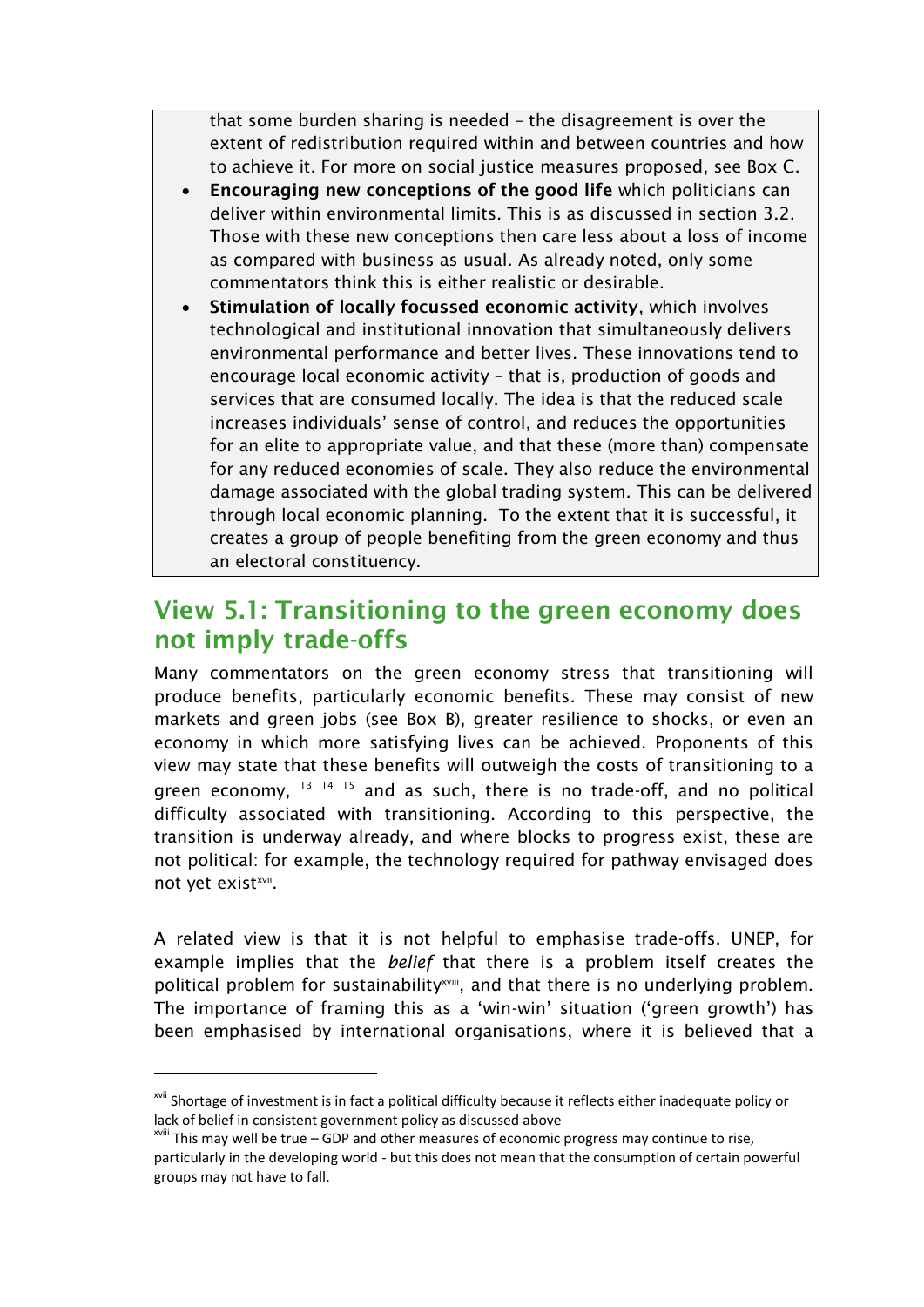politically attractive pay-off has to be demonstrated in order to gain support for meaningful action.

The extent to which either variant of this view is plausible will depend on how large-scale the changes needed are perceived to be – the larger they are, the larger costs, and therefore the larger the compensating benefits needed.

### <span id="page-20-0"></span>**View 5.2: Transitioning to the green economy implies trade-offs, which must be managed**

Other commentators make the case that as things are now, the pay offs from green growth will be too weak to compensate for the associated costs – at least if 'green' means as green as is needed. <sup>16</sup> This is for a range of reasons, for example it may be that the pay-offs could be created in much more cost effective ways than transitioning to a green economy, or that they will only benefit certain groups, and will make things more difficult for other groups. Advocates of this view tend to think that acknowledging these difficulties is the first step to dealing with them.

Approaches to this latter stage include:

- Burden sharing so that an electoral coalition (or international coalition) for change can be constructed (see Box B with more detail on social justice measures in Box C).
- Development of new narratives, for example framing the issue as one of security, and active engagement with stakeholders and civil society organisations. Targets, indicators and data (including new ways of presenting national accounts) are part of the armoury of making change happen: they are political tools, forming the centre piece of a narrative, in the way that GDP forms the centre piece of the growth narrative.
- Increasing transparency and accountable decision-making as part of the process of challenging powerful interests. The assumption being made here is that the trade-offs are more difficult because of the power of these interests, and that transparency will reduce this power.
- As described by the World Bank<sup>17</sup>: "local strategies are needed because what works depends on local political economy"; this requires an "analysis of acceptability and urgency" and prioritising accordingly – acceptability is greatest where local benefits (e.g. jobs, increased safety) offset the transition costs; urgency is where there are lock-in effects in the absence of action (e.g. land use planning).

A more radical variant on this view is that structural change is needed to make the trade-offs less acute. This view is proposed for a range of reasons, but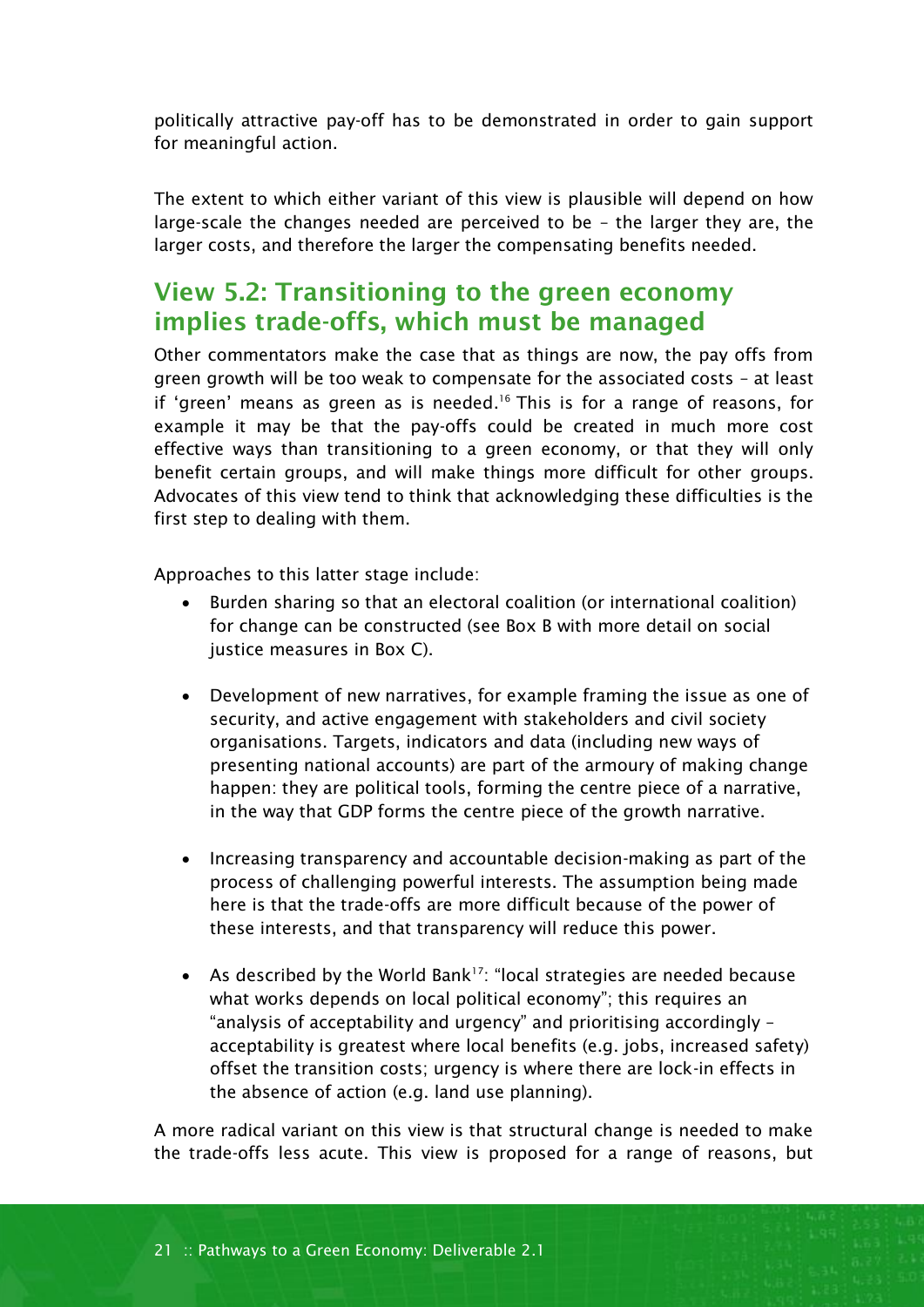partly because it is expected to facilitate a change in aspirations and thus the terms of the trade-off. So, for example it has been proposed that we will need an economy where shorter working weeks, accompanied by support for the lowest-earning members of society, become acceptable to citizens, and indeed, are viewed as a benefit rather than a cost associated with transitioning. This requires much greater economic equality. More generally, the economy can be managed explicitly to achieve the various drivers of wellbeing: economic security, social contacts, improvements to the physical environment, improved health, and so on.

Structural change could also involve making changes to the rules of the game in order to align social and private interest. The Dutch Sustainable Growth Coalition<sup>18</sup> of large businesses calls for aligning business incentives with social and environmental progress – with businesses actively pursuing long-term value for a range of stakeholders.

#### *Box C: Measures advocated to increase social justice*

A very wide range of measures are advocated, which are grouped below. An important observation is the lack of discussion of the trade-offs associated with the measures described below, which is largely omitted from discussions of social justice in the literature.

- *Delivering good jobs*. This involves both creating and supporting jobs and ensuring that as many jobs as possible are 'good', in terms of opportunities for training, adequate wages, safe working conditions, job security, reasonable career prospects and workers' rights (all this an obligation that government needs to encourage *business* to bear, and so represents a trade-off in terms of winning support from business in terms of transitioning to a green economy). It also involves ensuring access to the labour market - provision of information, and education and training for all, including all ages. This call for higher levels of employment implies greater levels of production and consumption levels, unless the new jobs created are carefully formulated to address such.
- *Ensuring fair access to resources and services*. In addition to education and training, this includes ensuring access to clean water and basic sanitation, clean energy, knowledge, health and care services, housing, and all other basic goods and services that are essential for life and health. A difficulty associated with this will be determining at what level such resources and services cease to become essential.
- *Ensuring decent local environments and communities*. This includes local economic development, particularly to increase local resilience, support for culture and sports, safety, solidarity – and more broadly promoting crosscultural sensitivity and education and anti-discrimination measures. *Business strategies* should also include strengthening communities particularly in the least-developed and emerging economies, for example by developing products that help vulnerable people, or that are widely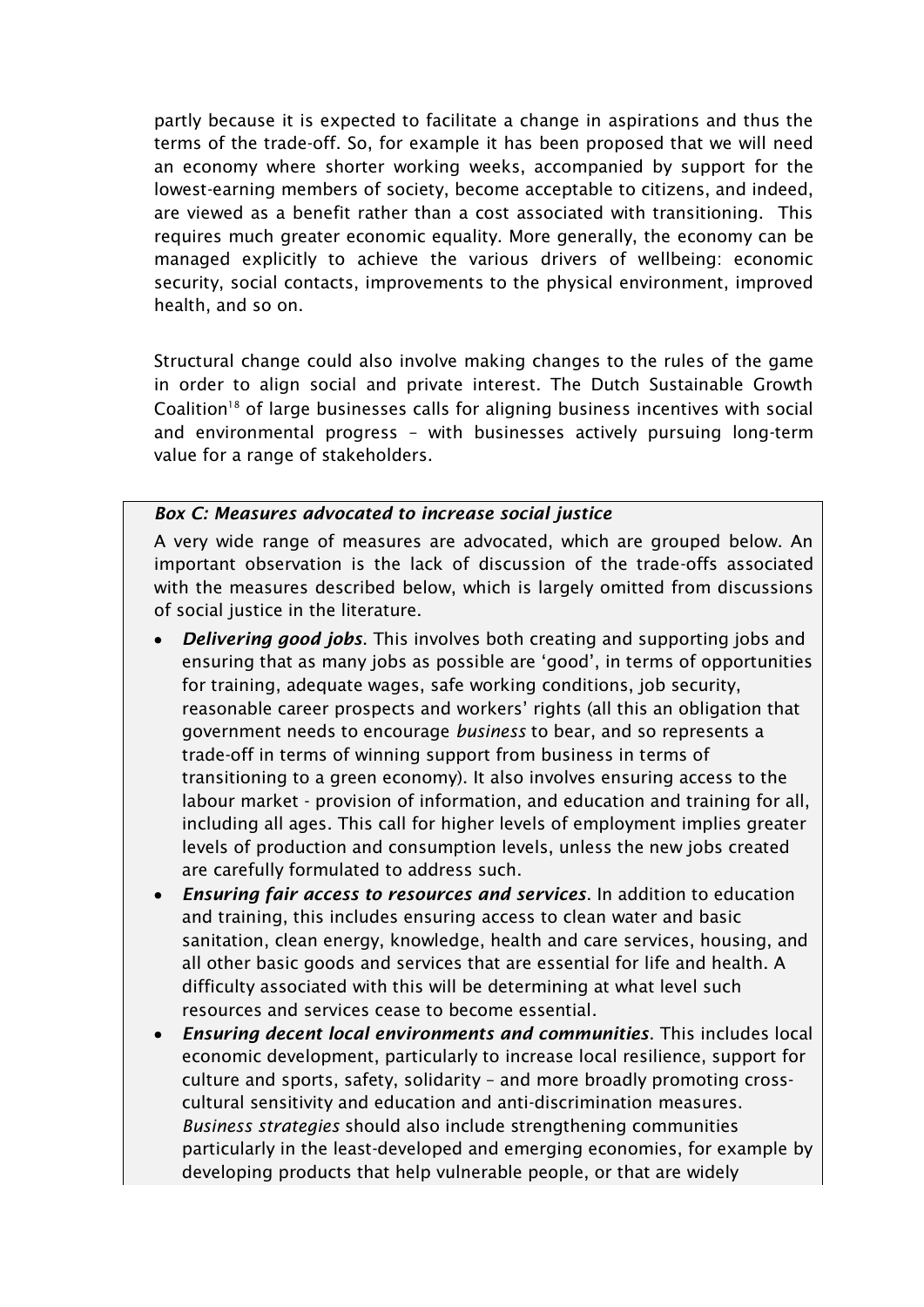affordable. They can also partner with communities to preserve natural resources.

- *Creating income and wealth equality*. In addition to what is delivered through good jobs and fair access to resource and services, this can involve maximum and minimum wage or income limits, progressive taxes (including a financial transactions tax and anti-avoidance measures), income support and social protection measures (including to help limit damage to workers most likely to be affected by the shift to a green economy), universal child-care benefits, work sharing, addressing gender inequality, emergency poverty relief and many other mechanisms. Such measures would seem to be designed to comply more directly with the social components of definitions of a green economy, and the environmental aspects more indirectly. *Management of property rights and rights over common resources*. This includes reviewing intellectual property rights; better definition and enforcement of common resource use rights, for example in the high seas, mangroves, coral reefs, flood plains and forests; payments for ecosystems services; and strengthening of the land and natural resource ownership and access rights of the poor. Most developing countries face enormous economic pressures to overexploit their environmental resources, especially where tenure or use rights are insufficiently defined or enforced. There could be international interest in creating conditions that reduce these pressures.
- *Fair allocation of the costs of sustainability* through international agreement to internalize environmental and social costs on their products; with costs shared by the government, business and individuals, and equal per capita resource and emission caps.
- *Sustainable food security*: through sustainable systems of production and distribution, including more effective incentive systems which will allow global access to sufficient nutrition.
- *Democratic governance structures* such as a 'Green Economy Council' to engage both business and civil society; steps to ensure that tribal and indigenous people have power over resource extraction; access to media; strengthened democracy. *Businesses* will need a broader understanding of value creation than they have now (ie not just profit) which implies stronger engagement with stakeholders, and perhaps reformed ownership and governance structures (e.g. co-operatives).
- *Targeted development aid designed to increase sustainability and capabilities*. This may involve increased aid overall, including debt restructuring, but there should be a focus on: technology and knowledge transfer, strengthening technical and scientific cooperation, fighting corruption, incubators, dedicated funds to de-risk entrepreneurial investments and stimulate intellectual property sharing and innovation, special funding mechanisms (such as financial transfer and transaction taxes) for renewables, energy and resource efficiency, infrastructure and the protection of 'carbon sinks' and biodiversity.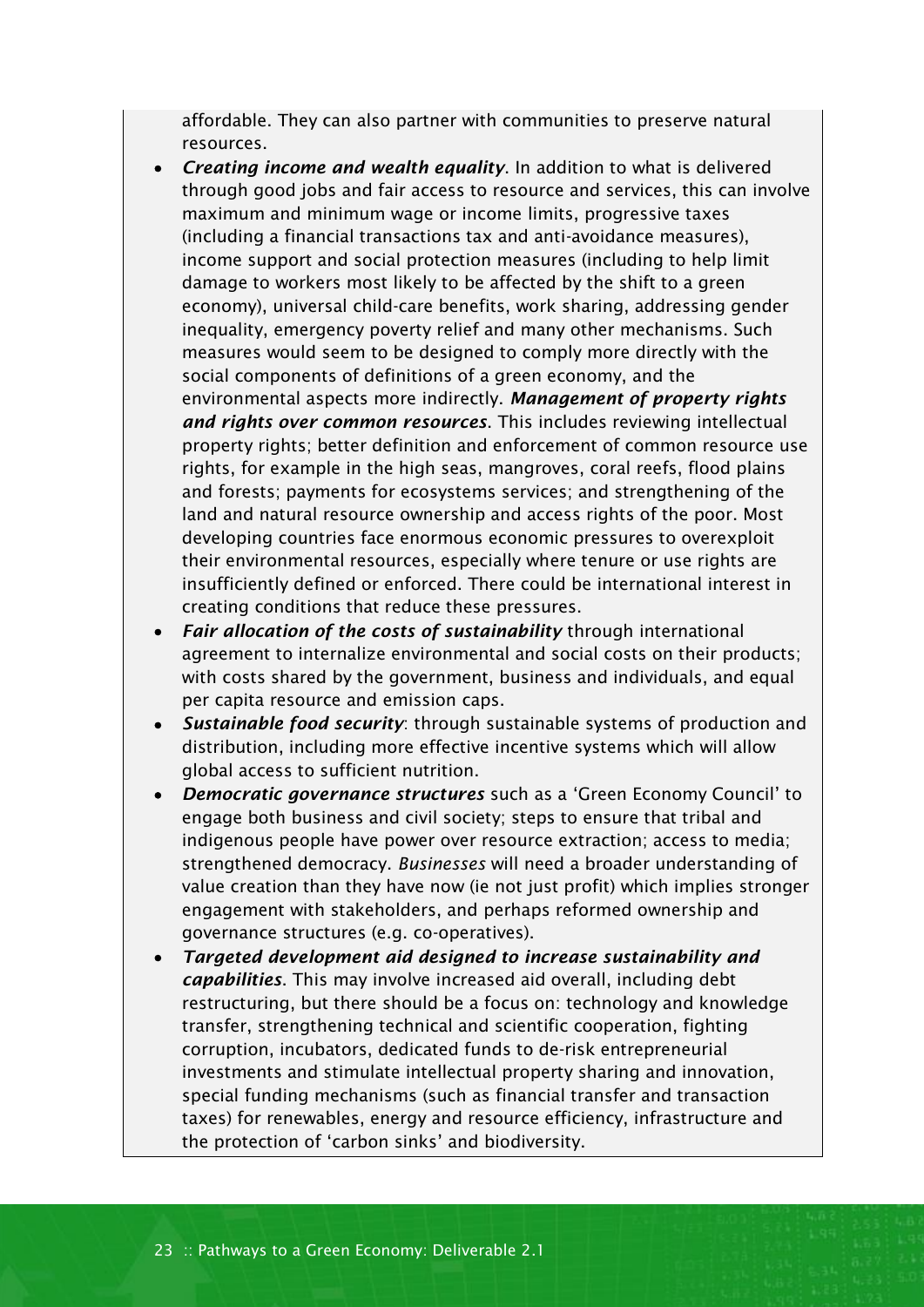- *An improved international trade regime* that involves: fewer discriminatory provisions, non-tariff barriers and less protectionism - but conversely could involve a carbon levy on imports from developing countries; increased negotiating capacity of developing countries with transnational companies; improved international co-operation, governance and agreements on access to vital resources; and consistency between aid, trade, technology and other policies so as to support inclusive green economy transitions. Such measures may imply green trade rules being used, or perceived, as trade barriers against developing countries.
- *Encourage new models of development* that are more sustainable instead of following the path of most rich countries.